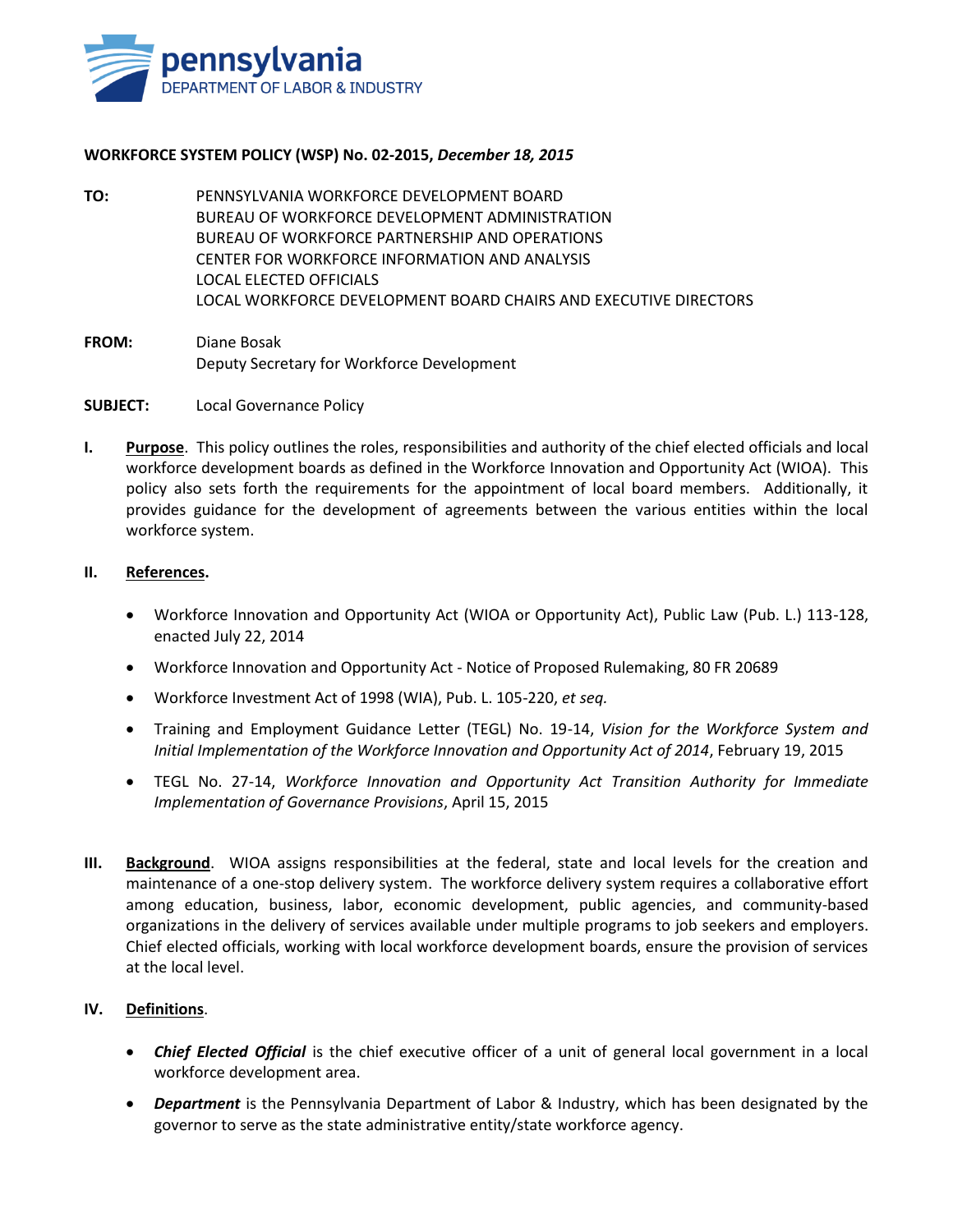- **■** *JobGateway®* is the registered trademark for Pennsylvania's online job matching system for jobseekers and employers.
- *PA CareerLink®* is the registered trademark for Pennsylvania's one-stop centers.
- **V. Chief Elected Officials**. Local governance begins with the chief elected official(s), who by legislation is financially liable for the workforce funds that are allocated to a local workforce development area. The chief elected official is also responsible for appointing local workforce development board members, approving the local workforce development board budget, and serving as the local grant recipient.

To assist in the administration of grant funds, the chief elected official(s) may designate an entity to serve as a fiscal agent; however, such designation shall not relieve the chief elected official of the liability of any misuse of grant funds.

In addition to the aforementioned responsibilities, the chief elected official(s) must ensure the local workforce development board:

- Elects a private-sector business representative as the local board chair;
- Procures a One-Stop Operator(s) for the PA CareerLink® system in the local area;
- Promotes PA CareerLink® programs and activities;
- Assists the state in developing the statewide employment statistics system under the Wagner-Peyser Act;
- Coordinates with economic development strategies and establishes employer linkages with workforce development activities;
- Carries out regional and local planning responsibilities as required by WIOA and the Department; and
- Conducts business in a transparent manner by making available to the public information about the activities of the local workforce development board to include: the regional and local plans prior to submission and following approval by the Department; membership; designation of the local workforce system operator; the award of grants or contracts; and minutes of local board meetings.

### **VI. Local Workforce Development Boards**.

- A. **Establishment.** WIOA requires the establishment of a local workforce development board in each local area of a state to carry out the functions described in Section 107(d), (and any functions specified for the local board under this Act or the provisions establishing a core program) for such area. Each local board shall be certified by the governor of the state.
- B. **Membership composition.** WIOA requires the establishment of criteria for use by the chief elected official(s) for the development of a comprehensive and high-quality job-driven workforce development system.

Each local workforce development board is required to meet the requirements for membership on a local board outlined in WIOA Section 107(b)(2), as well as TEGL No. 27-14, *Workforce Innovation and Opportunity Act Transition Authority for Immediate Implementation of Governance Provisions.*

A majority of the members of the Local Board must be representatives of business in the local area. At a minimum, two (2) members must represent small business as defined by the U.S. Small Business Administration.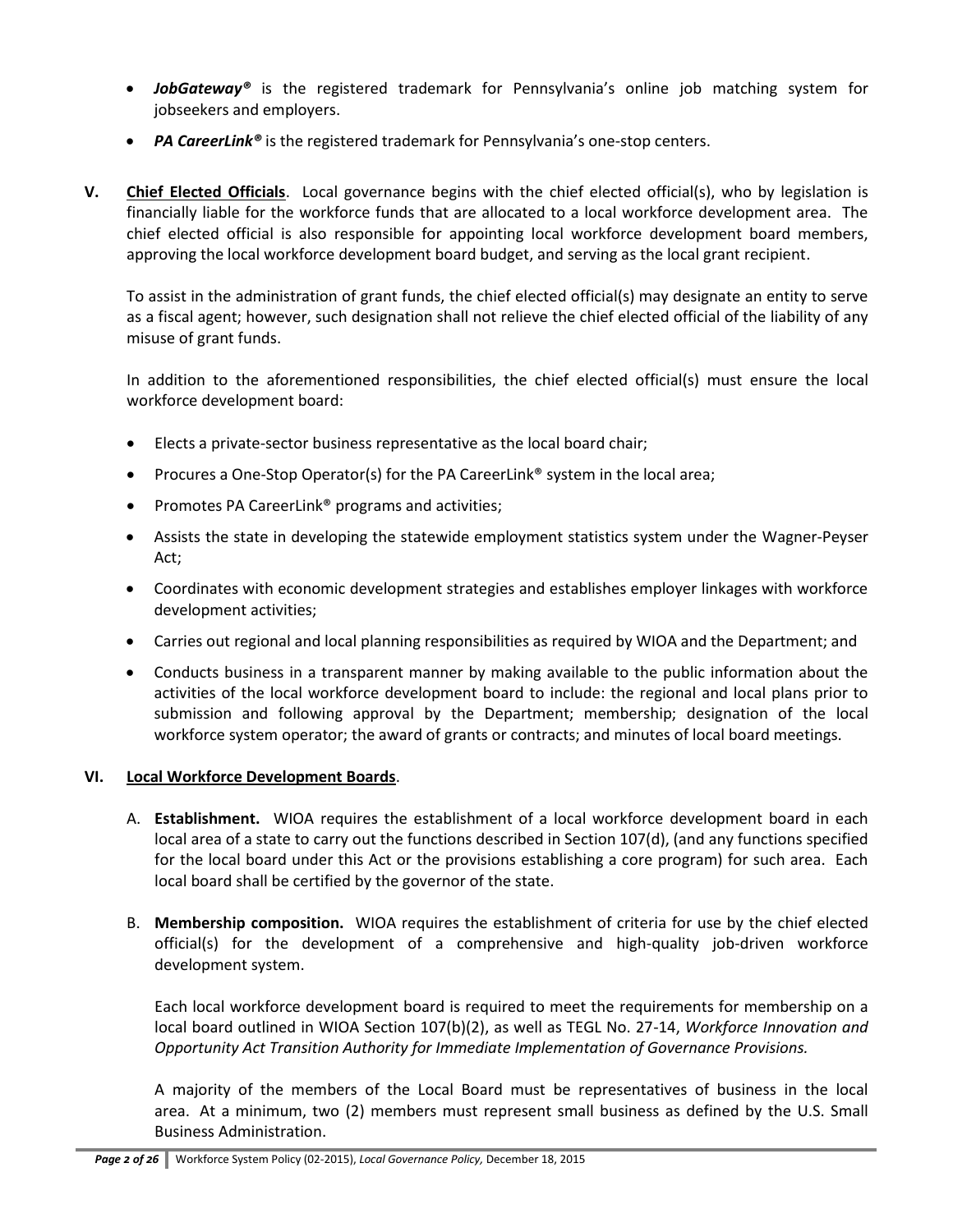In addition to those 'required' members of a local board, the chief elected official(s) of a local workforce development area may appoint other individuals to the local board at his or her discretion, such as local agencies or entities administering transportation, housing and public assistance, and philanthropic organizations. Such members will be considered 'optional' members.

Optional members, as all other members appointed to the local workforce development boards, must have optimum policy-making or hiring authority. This means the individual may reasonably be expected to speak affirmatively on behalf of the entity he or she represents and to commit that entity to a chosen course of action.

### C. **Membership Provisions.**

1. *Nominations*. The chief elected official(s) for a local workforce development area must contact the appropriate entities in the local area for nominations to appoint members or fill vacancies on the local board.

Representatives of business; labor organizations; adult education and literacy; and higher education are required to be nominated prior to appointment to the local workforce development board. Nominating organizations must submit an official letter to the chief elected official(s) of the local workforce development area, which:

- *shall* be submitted on appropriate nominating agency's letterhead;
- *shall* designate the appropriate category or categories for which the member is being nominated;
- *shall* acknowledge the nominee's optimum policy-making and/or hiring authority for the category or categories to be represented;
- *shall* include narrative supporting the qualifications of the nomination, which shall include but is not limited to a description of how the business member employer provides high-quality, work relevant training and development in an in-demand industry sector(s) or occupation(s);
- *shall* be signed by an official of the nominating entity; and
- *may* include additional documentation (e.g. resume, etc.) supporting the qualifications for nomination.
- 2. *Appointments***.** The chief elected official(s) has the sole authority to appoint members to the local workforce development board.
	- a. A chief elected official's appointment of an individual to the local board is based upon the individual's optimum policy-making authority in a specified entity that is eligible to represent a particular membership category. If the member subsequently no longer holds optimum policy-making authority with that entity, or formal association/employment with that entity is severed, then the member's appointment is no longer valid and the member may not continue to serve on the local board in the appointed role.
	- b. Local board members must be appointed to the local board for no less than two (2) years and no more than four (4) years. Chief elected official(s) must appoint members in staggered terms so that all terms do not expire at the same time; thus, maintaining continuity. Additionally, chief elected officials should also consider the categories with which members are being appointed for staggered terms so that the members of a particular category do not all expire at the same time (e.g., representatives of business, etc.).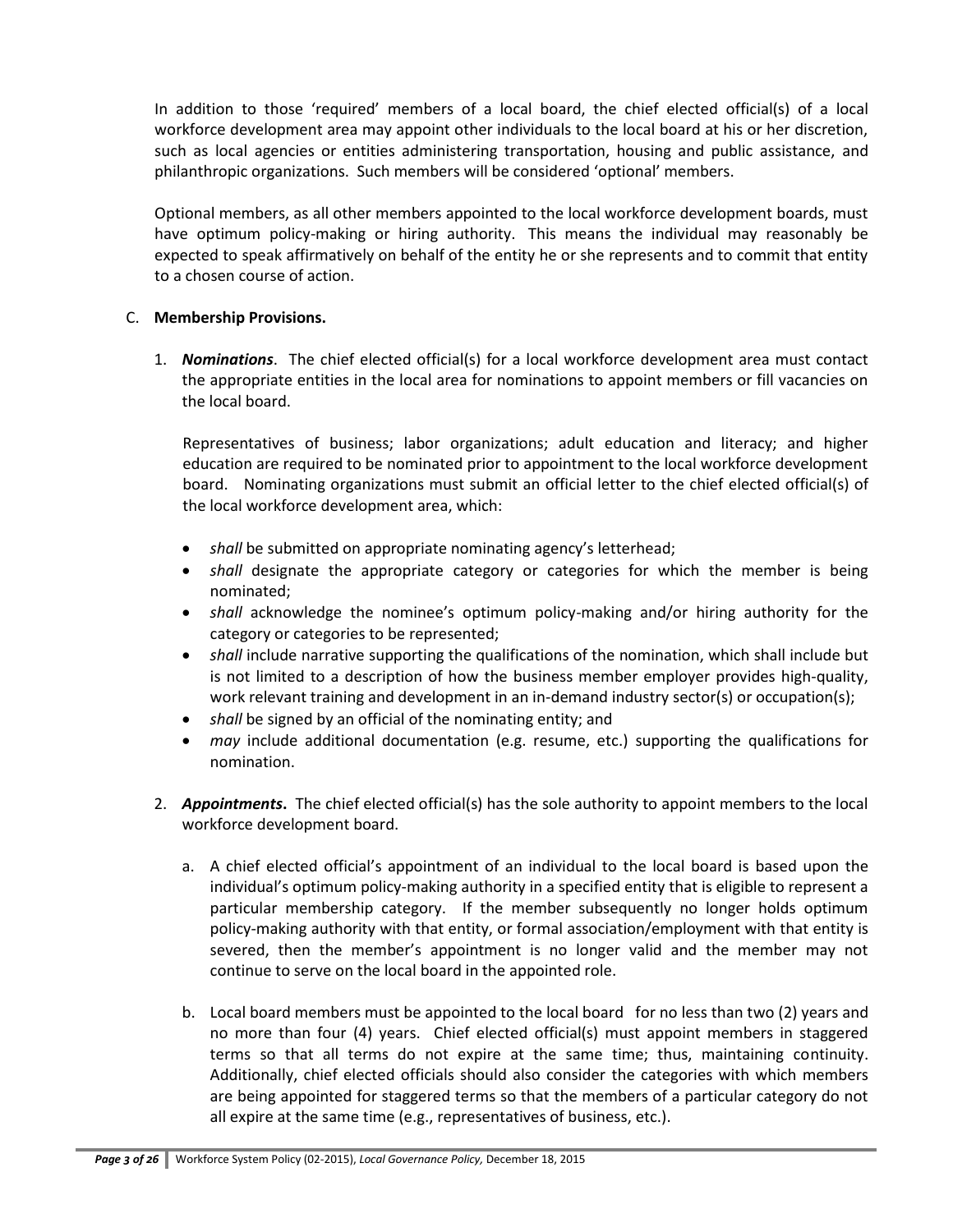- c. Local workforce development board appointments must be signed by the appointing chief elected official and sent to the individual members confirming the appointment for a defined term (see 'Terms' below). The letter must contain the 'category' for which a member is being appointed. A copy of the appointment letter must be maintained in accordance with records retention requirements and be made available upon request by federal and state agencies.
- 3. *Terms*. A defined term shall mean that there is an official start date and a finite end date at which time the member's term expires. A local workforce development board member's term will begin on or after the date the member is appointed by the chief elected official(s).
- 4. *Term limitations*. Local workforce development board must establish the length of time a member can serve on the local board. This information must be contained in the local board's bylaws.
- 5. *Authority of local board members*. Members of the local board must be individuals with optimum policy-making authority within the organizations, agencies, or entities they represent. An individual may be appointed as a representative of more than one category or represent more than one workforce system partner if the individual meets all criteria for representation, with the exception that a business representative may not represent any other category. Individuals representing more than one entity must have optimum policy-making or hiring authority within each of the entities they are representing. The members of the board shall represent diverse geographic areas within the local area.
- 6. *Mid-term appointments.* Local Workforce Development Board members replacing out-going members mid-term will serve the remainder of the out-going member term.
- 7. *Vacancies.* Local Workforce Development Board vacancies must be filled within 90 days of the vacancy. Reappointments are allowed and must be made by the chief elected official(s) in a local workforce development area.
- 8. *Reappointments.* Reappointments must be made within 90 days of the term expiration. If a vacancy or term expiration beyond the 90-day period occurs and results in the Local Workforce Development Board being out of compliance with WIOA regulations for membership required composition, the Local Workforce Development Board must request and receive an approved waiver from the Department prior to the next Local Workforce Development Board meeting. Reappointments must be made in the same manner as appointments.
- 9. *Waivers to the 90-day limit.* Waivers are to be submitted in writing to the Bureau within one week prior to the expiration of the 90 days, detailing an explanation of why a vacancy was not filled in the timeframe and a description of the process underway to fill the vacancy.
- 10. *Removal.* Local Workforce Development board members must be removed by the chief elected official(s) if there is evidence or documentation of:
	- Violation of conflict of interest policy;
	- Failure to meet Local Workforce Development Board member representation requirements defined in WIOA and this policy; or
	- Proof of fraud or abuse.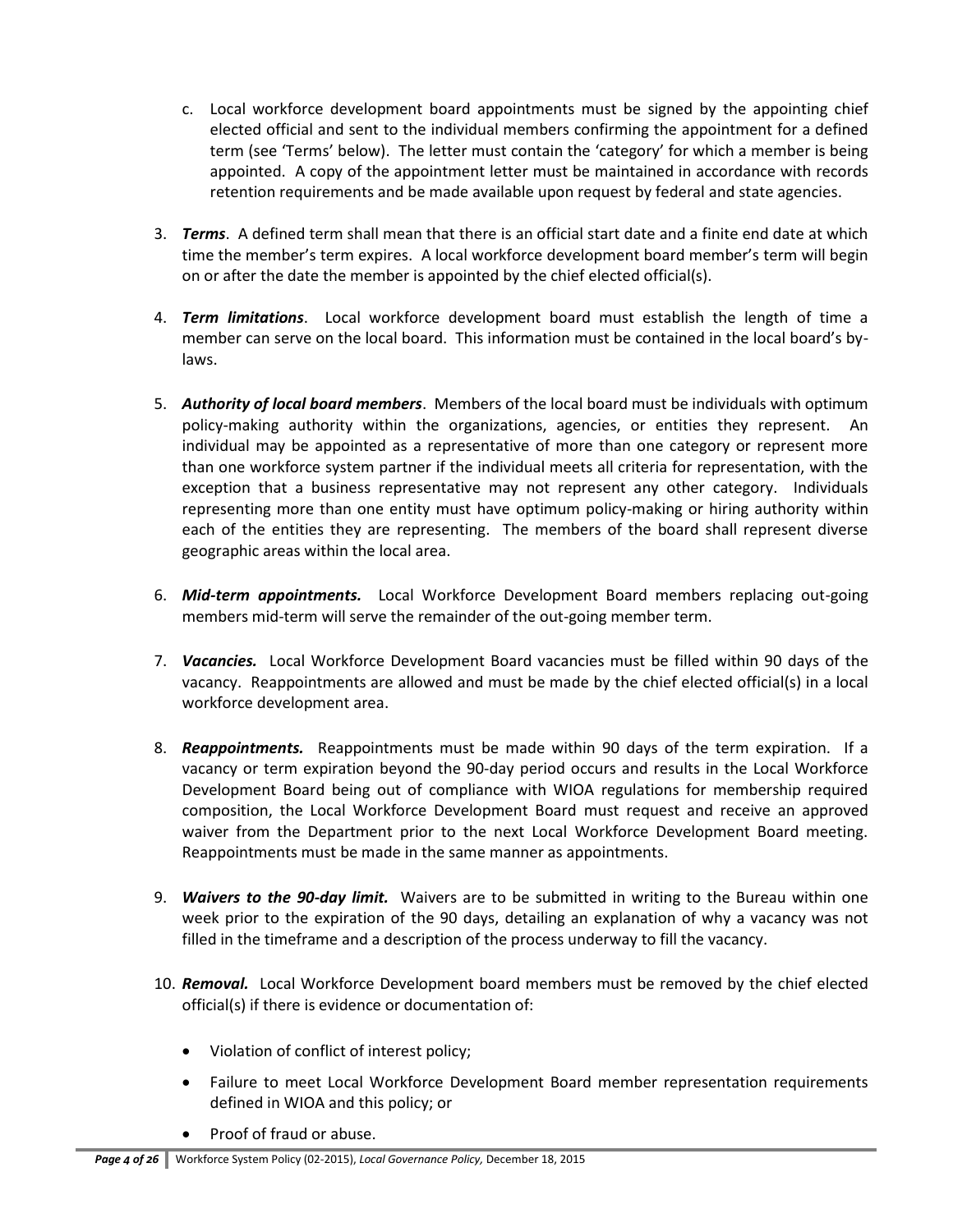Local Workforce Development Board members may be removed for other reasons outlined in the Local Workforce Development Board bylaws; such as lack of attendance. Local Workforce Development Boards must define the specific criteria that will be used to establish just-cause and the process for such removal. The Department reserves the right to conduct an investigation regarding allegations of wrong-doing that result in the removal of a Local Workforce Development Board member. Chief elected official(s) will be formally notified of the results of any investigation.

- 11. *Conflicts of Interest*. Local board members must complete the conflict of interest code form located at **Appendix D,** *Conflict of Interest Code Form.*
- 12. **DOS registration**. Per Title 15 PA C.S., all private, incorporated, non-profit organizations need to be registered. This would include all Local Boards not part of a county entity.
- D. **Functions of the local board.** The local workforce development board must have the roles and responsibilities that are outlined in WIOA Sec. 117(d), which may require agreement, approval, or partnership with the chief elected official(s).
- E. **Staff**. WIOA grants local workforce development boards with the authority to hire a director and other staff to assist in carrying out the functions of the local board. Local boards must establish and apply a set of qualifications for the position of director that ensures the individual selected has the requisite knowledge, skills, and abilities to meet identified benchmarks and to assist in carrying out the functions of the local board. The local board director and staff are subject to the limitations on the payment of salary and bonuses described in WIOA sec. 194(15). In general, staff assigned to a local board may only assist the board in fulfilling its required functions.

Should the board select an entity to staff the board that provides additional workforce functions beyond those required, such an entity is required to enter into a written agreement with the Local Board and chief elected official(s) to clarify their roles and responsibilities.

- F. **Restrictions.** The local workforce development board, local workforce development board staff, the fiscal agent (if one exists), and fiscal agent staff are prohibited from providing career services, and cannot be designated as a PA CareerLink® Operator.
	- 1. The local board, its staff, the fiscal agent (if one exists), and fiscal agent staff are prohibited from providing training services.
	- 2. In cases where career services and training services are provided by an inter-related agency (i.e.) county agency or commission structure) that is also the employer of local workforce development board staff and/or fiscal agent staff, the service/training provider staff must report to a supervisor that does not oversee local board staff or fiscal agent staff. This structure is only allowable through written approval by the Department.

Once steps have been taken to address and resolve any issues and/or concerns, the chief elected official(s), in collaboration with the local workforce development board, must submit a written request for a structure exception to the Department. This must happen every two years in conjunction with the development of the Local Plan or Local Plan modification. The structure exception request must illustrate a reporting structure within the inter-related agency that is separated into divisions.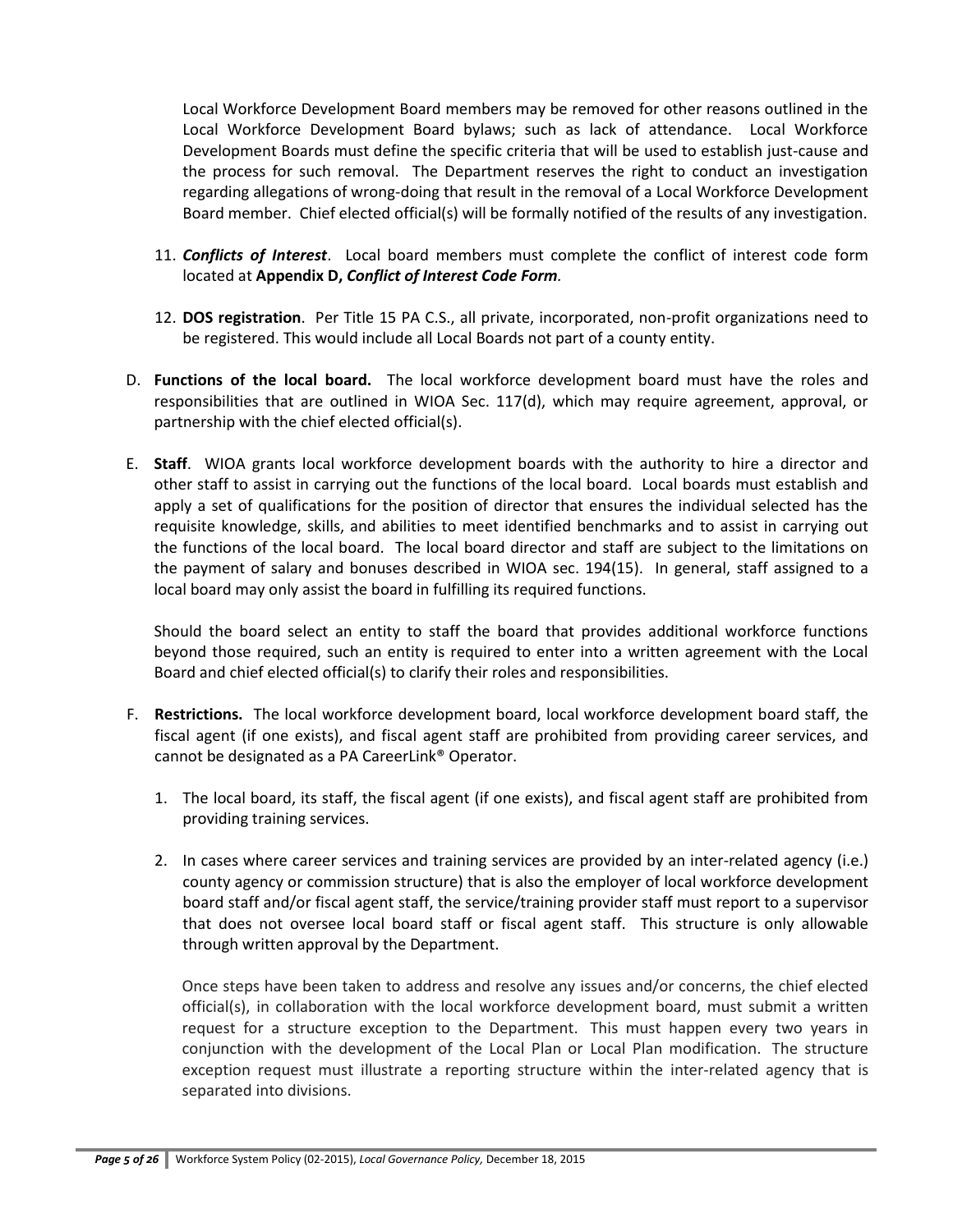Service delivery limitations in WIOA apply to the local workforce development board as an entity but not to the members of local workforce development board as individuals. Members of the local board may not provide services in their capacity as a member of the board; however, if an individual member of the board is also an employee of a service provider, which does not preclude that entity from providing services. This must be consistent with federal, state, and local conflict of interest requirements.

- G. **Certification.** The Department is responsible for certifying a local workforce development board for each local workforce development area in the commonwealth. Local boards are encouraged to contact their assigned Oversight Services monitor in the Bureau of Workforce Development Administration (BWDA) at any time regarding certification, as the bureau remains available to provide the necessary technical assistance.
	- 1. *Initial certification.* The Department is required to ensure a newly-appointed local workforce development board complies with the criteria as outlined in WIOA Section 107(b) and with this policy. The Department will consider federal, state and local membership composition requirements when evaluating each local board's membership.
	- 2. *Second or subsequent certification.* In accordance with WIOA Section 107(c)(2), The Department is required to conduct a certification review of each local workforce development board every two (2) years. Such certification will be based on a local workforce system's activities designed to meet local performance accountability measures and any prescribed outcomes as outlined in the local grant agreement; sustained fiscal integrity; and the local workforce development board composition. Additionally, single audits for local boards must be complete and up-to-date.

If a local workforce development board fails to meet membership requirements, the local board shall not be certified until the local board complies with these requirements.

If a local workforce development board meets all membership requirements, but fails to meet all performance measures and outcomes and/or sustained fiscal integrity, certification may be granted for a one-year review period, instead of a two-year period. At the end of the one-year review period, the certification process will be repeated with an updated review of performance, fiscal integrity and membership composition. If this review shows the local workforce development board is meeting all performance measures and outcomes and has sustained fiscal integrity for a second consecutive year, a certification will be granted for the remainder of the two (2) year period.

If a local workforce development board has already been placed on a one-year review period due to a lack of meeting all performance measures and outcomes and/or sustain fiscal integrity, and fails to meet performance measures and outcomes and/or sustain fiscal integrity for a secondconsecutive year, the local workforce development board may be decertified. In such cases, the Department will issue a written notice to the chief elected official(s) for the local workforce development area, providing opportunity for comment prior to decertification. *Note:* Such an action will only be taken when the Department has determined that all reasonable attempts at technical assistance have been exhausted.

At any time during the two-year certification period, if more than 10 percent of the local workforce development board membership is removed for cause, a certification must occur to ensure membership compliance and assess board stability.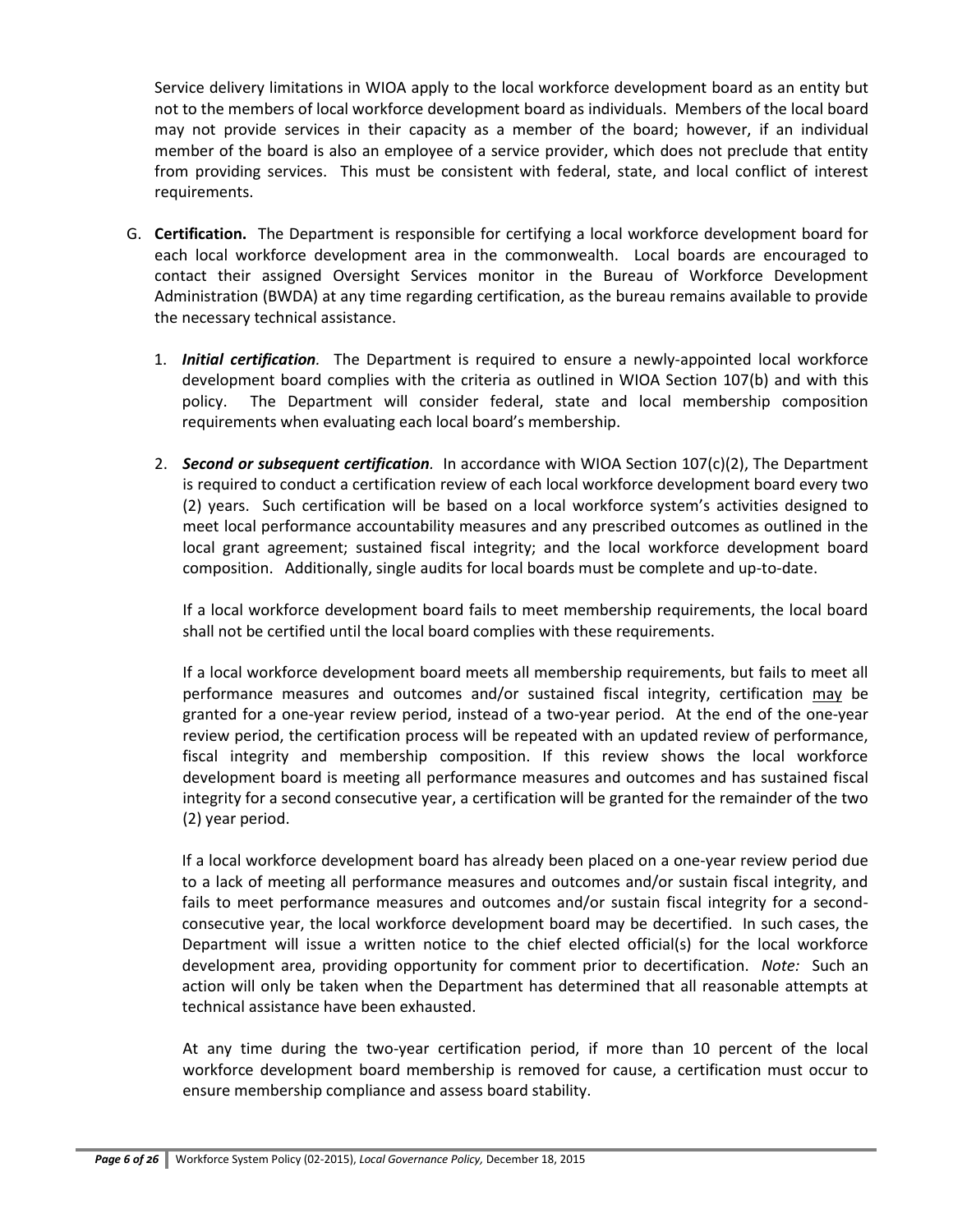3. *Procedures*. To facilitate the initial certification of a local workforce development board, the chief elected official(s) or his/her designee must submit to the Department, a current local workforce development board membership list within 60 days following full local board appointment.

For second or subsequent certifications, the chief elected official(s) or his/her designee must submit a current local workforce development board membership list by January 15th of each year. *Note:* The first submission for second or subsequent certification is due by January 15, 2017. In addition to the membership list, local boards are required to submit the local area's most recent single audit that is both complete and up-to-date.

Any subsequent changes in membership must be forwarded, in writing, to the Department within 15 calendar days of the change.

Although all certifications after the initial certification are conducted every two (2) years, the Department will review each local board's membership list annually to ensure membership composition requirements are maintained. If such requirements are not met, the Department will provide the technical assistance necessary to aid in compliance.

- 4. *Approval.* Local boards are considered certified if:
	- a. The Department provides the local board with a notification of approval; or
	- b. At least 90 days has passed, since the submission of the Local Board Membership List and other documentation as required, without the local board receiving any communication from the Department.

The Department may choose not to certify a local board for any of the following reasons:

- Membership composition does not comply with federal, state or local membership requirements;
- The local board has not submitted a single audit that is complete and up-to-date *(for second and subsequent certifications)*;
- The local board has not sustained fiscal integrity *(for second and subsequent certifications)*;
- The local board has not met local performance accountability measures and any prescribed outcomes as outlined in the local grant agreement *(for second and subsequent certifications)*; or
- Other reasons as the Department may determine.

If the Department chooses not to certify a local board for any reason, a written notification will be issued to the local board stating the reason(s) and the action(s) the local board must take to obtain certification.

Failure to achieve certification in a timely manner may result in an interruption of workforce development activities and funding in a local workforce development area.

5. *Decertification.* A local workforce development board is subject to decertification by the Department under the following conditions: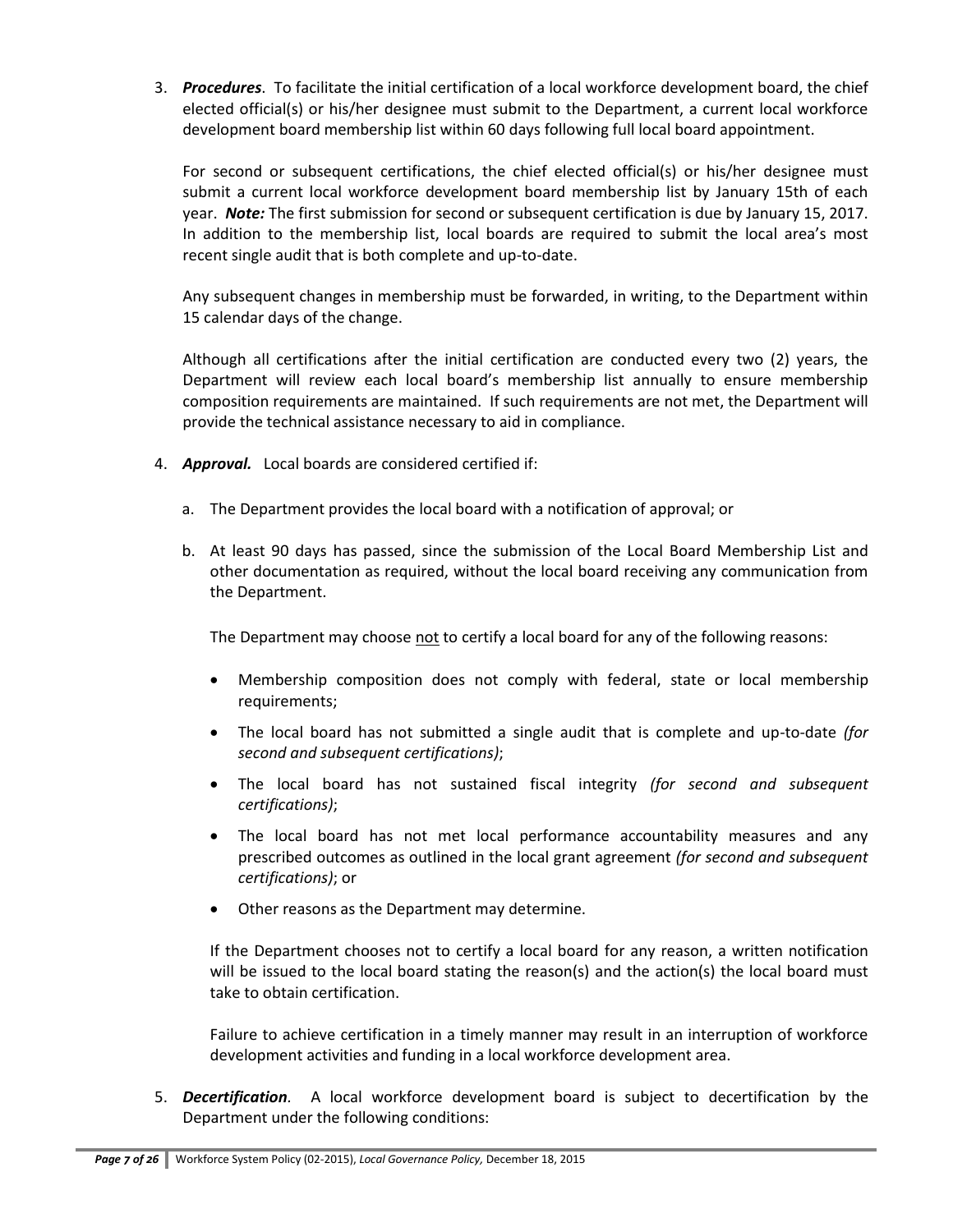- failure to meet all local workforce development board certification requirements;
- failure to carry out required functions of the local workforce development board;
- fraud; or
- abuse.

In accordance with WIOA Section 107(c)(3), if a local workforce development board is decertified, the Department may require a new local workforce development board be appointed for the local workforce development area pursuant to a reorganization plan developed by the Department, in consultation with the chief elected official(s).

- H. **Sunshine provision.** The Local Board must comply with provisions of the PA Sunshine Act (65 P.S. 271 et seq.)
- **VII. Standing Committees**. Each local workforce development board shall establish both a youth committee and a fiscal committee. Additionally, local boards are encouraged to established committees to focus on serving low-skilled adults, Indians and Native Americans, and individuals with disabilities and other relevant priorities for the local area. Additional information with regard to standing committees can be found in WIOA Section 107(b)(4).
	- 1. **Youth standing committee**. Youth standing committees represent a new mechanism for local boards to coordinate area-wide youth services, assist with planning, and oversee operational youth programs. A youth standing committee can serve as the architect in designing and building comprehensive youth services at the local level. This committee should:
		- help to identify gaps in services and develop a strategy to use competitive selections or community partnerships to address the unmet needs of youth;
		- coordinate youth policy;
		- ensure quality services;
		- leverage financial and programmatic resources; and
		- recommend eligible youth service providers to the local board.

Under WIA, the Department required each local area to have Youth Council that aligned with the established requirements. Local workforce development boards may designate their youth council as the youth standing committee if the youth council fulfills the requirements of such a committee. This means that the committee has members of the local board who have the appropriate experience and expertise in an existing youth council as their youth standing committee.

*Membership.* The youth standing committee must include a member of the local board, who chairs the committee, members of community-based organizations with a demonstrated record of success in serving eligible youth and young adults, and other individuals with appropriate expertise and experience who are not members of the local board. The committee members may bring their expertise to help address the employment, training, education, human and supportive service needs of eligible youth, especially out-of-school youth, those young people who have become disconnected, and those with barriers. Local boards should consider members that represent agencies such as education, training, vocational rehabilitation, health, mental health, housing, public assistance, justice,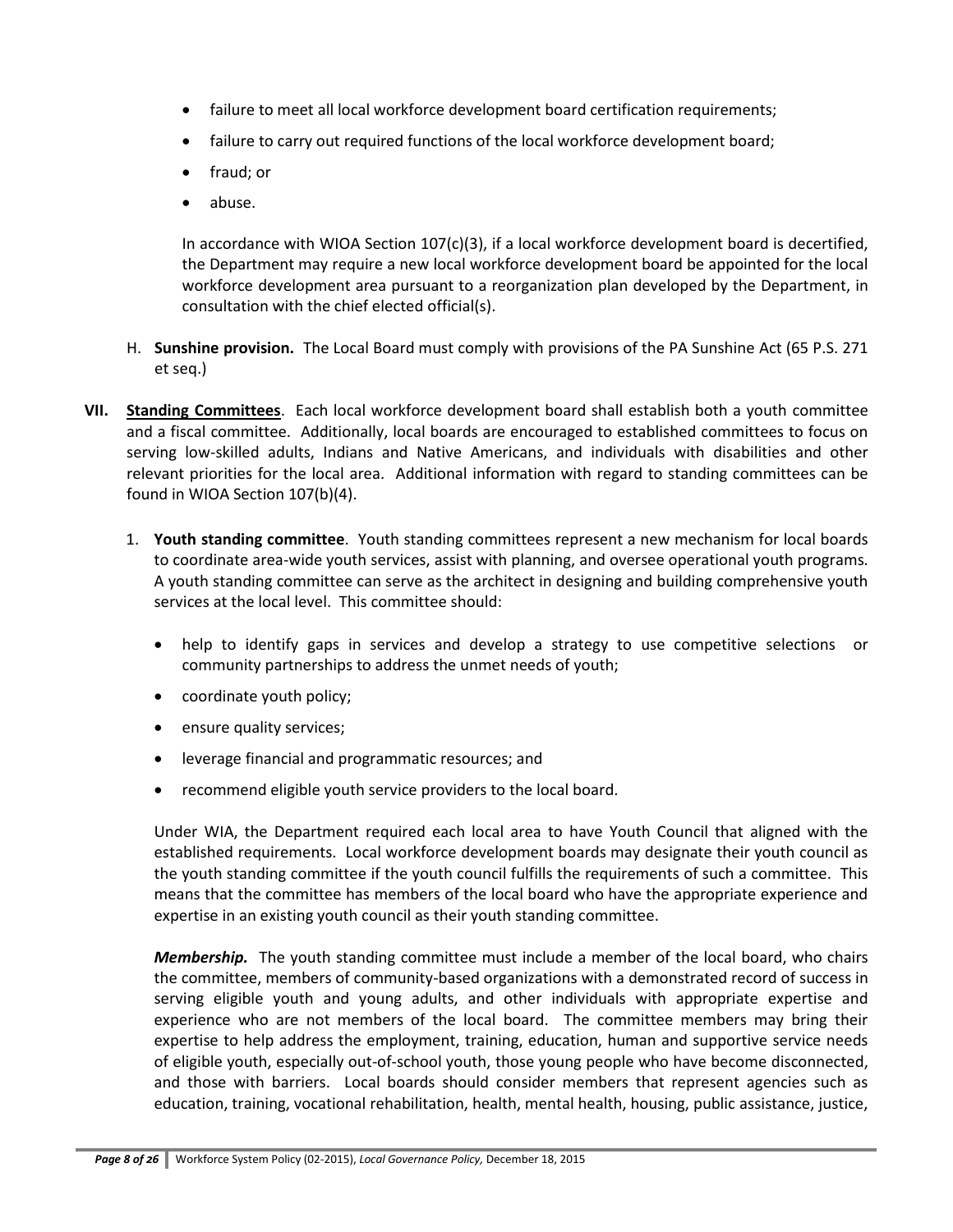representatives of philanthropic organizations, economic and community development organizations, employers, parents, participants, and youth.

2. **Fiscal standing committee**. To help ensure WIOA's fiscal aspirations are implemented and maintained on a local level, the Department requires local workforce development boards to have a fiscal standing committee as part of the local board structure. Fiscal standing committees represent a mechanism for local workforce development boards to increase the level of local coordination and responsible use of the multiple grants associated with WIOA's required programs, develop local board budgets, and identifying resources to leverage support for workforce development activities. A fiscal standing committee can assist in the important role of fiscal oversight in the local area regarding all WIOA related activities.

Local workforce development boards may designate existing committees currently tasked with fiscal and budgetary responsibilities as the fiscal standing committee. If the local board has no committee devoted exclusively to fiscal and budgetary responsibilities, then the local board shall create such a committee.

This committee should:

- Conduct fiscal and financial oversight of programmatic and administrative entities;
- Analyze strategic plans and determines fiscal impact;
- Develop and recommend fiscal policies, procedures and processes;
- Ensure that internal controls are established and put into practice for the local board, fiscal agent and all subrecipients for all contracted funds passed through the local board;
- Develop, recommend, and monitor budgets associated with the local board;
- Approve operating and program specific budgets and any modifications required;
- Review Resource Sharing Agreements (RSA) and RSA Budgets;
- Approve the disbursement and payment of funds as defined by established policy;
- Review expenditures to assure stable financial management and reduce duplicate administrative costs;
- Ensure the fiscal agent reports timely and accurately; reconcile budgets on a quarterly basis;
- Ensure an annual audit of the local board is performed by an independent certified public accounting firm;
- Provide oversight of the audit and audit resolution process at both the fiscal agent and subrecipient level and issue manage decisions accordingly;
- Review tax returns;
- Provide proper guidance and oversight of procurement of agreements, contracts and grants;
- Can be a signatory authority for local board contracts and agreements involving the expenditure of funds;
- Provide fiscal review and oversight of contracts and agreements;
- Provide oversight and monitoring of activities to comply with administrative requirements such as the payment of local board's operational costs and preparing monthly/quarterly budgeted and actual expenditures;
- Address any complaints of fraud;
- Acts as a liaison between local workforce development entities and the Department when fiscal expertise is required;
- Authorize individuals and board staff having access to the CWDS fiscal roles; and
- Such other duties as may be assigned by the local board chair.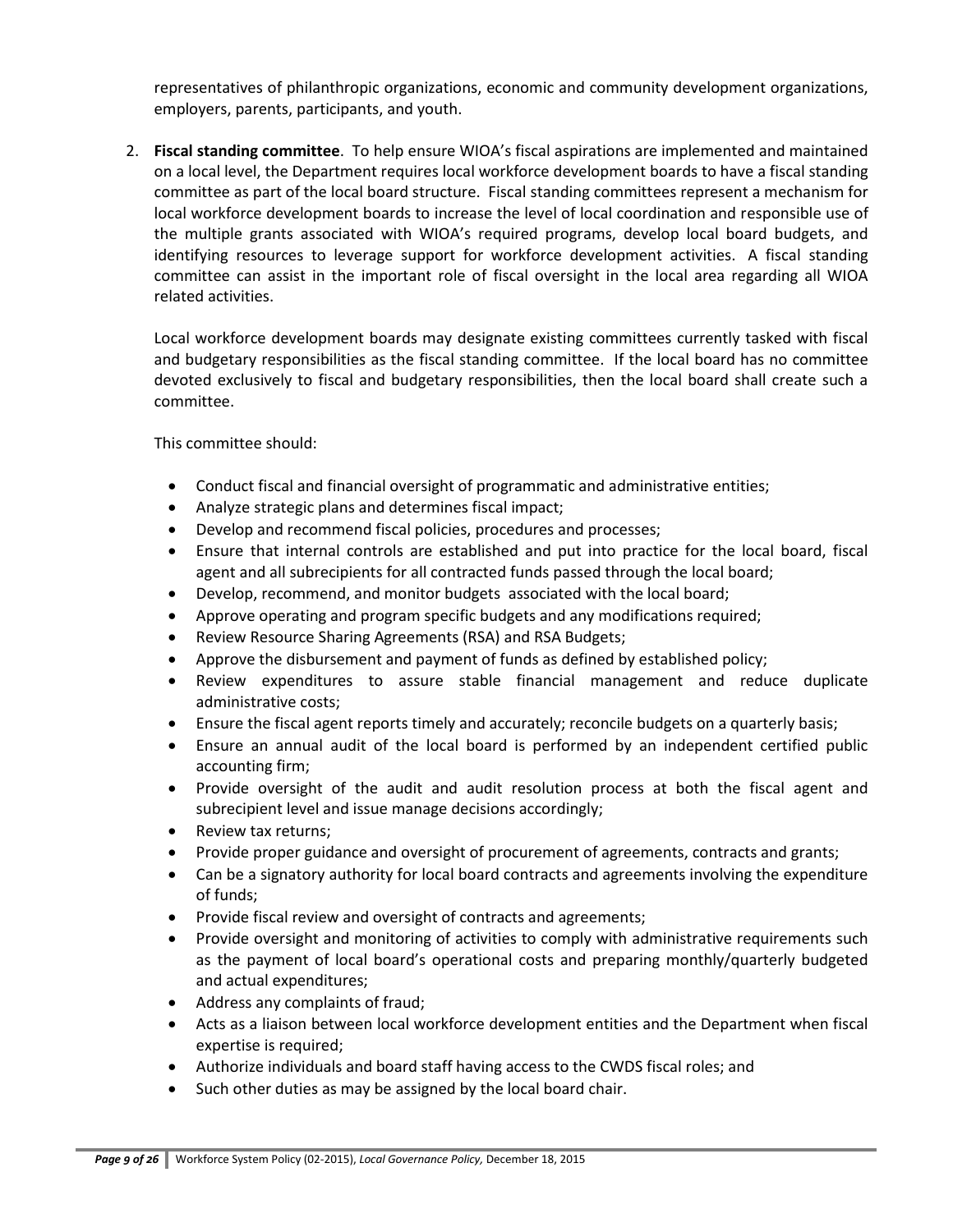**Membership***.* Local boards should consider members that represent businesses and agencies that can help achieve the objectives and goals of the committee. The fiscal standing committee must include a member of the local board, who chairs the committee. The fiscal standing committee should include members of the local board who have the appropriate experience and expertise needed to review and approve complex financial, fiscal, and budgetary matters. The committee may include other individuals with appropriate expertise and experience who are not members of the local board.

- **VIII. Regional and Local Planning.** The Department has developed regional and local planning guidance which is forthcoming.
- **IX. Bylaws**. The local workforce development board must establish bylaws that include, at a minimum, the following sections:
	- **A. Establishment.** A statement that the local workforce development board is established in accordance with WIOA Section 107.
	- **B. Name.** The name of the local workforce development board.
	- **C. Purpose.** The purpose for the establishment of the local workforce development board consistent with WIOA.
	- **D. Duties and responsibilities.** Acknowledge the duties and responsibilities as outlined in the WIOA and in the partnership agreement between the chief elected official(s) and the local workforce development board.
	- **E. Membership.** A description of the local board membership.
	- **F. Terms and term limitation.** A description of the terms and the length of time a member can serve on the local board.
	- **G. Local workforce development board chair election.** A description of the process used to elect a Local workforce development board chair, including term details.
	- **H. Election of officers.** A description of the process used to elect officers, officer positions, terms, removal of officers, and specific officer roles and responsibilities.
	- **I. Meetings.**
		- 1. Information on how often local workforce development board and committee meetings will be held;
		- 2. Acknowledgement of Sunshine Act open meeting requirements and compliance;
		- 3. A description of the process of announcing regular and special meetings;
		- 4. Acknowledgement that a quorum must consist of at least a simple majority of the currently appointed membership; and
		- 5. Clarification as to whether phone and web-based meetings will be permitted.
	- **J. Delegation of local workforce development board duties.** Acknowledge that local board members will not be permitted to delegate any local board duties to proxies or alternate.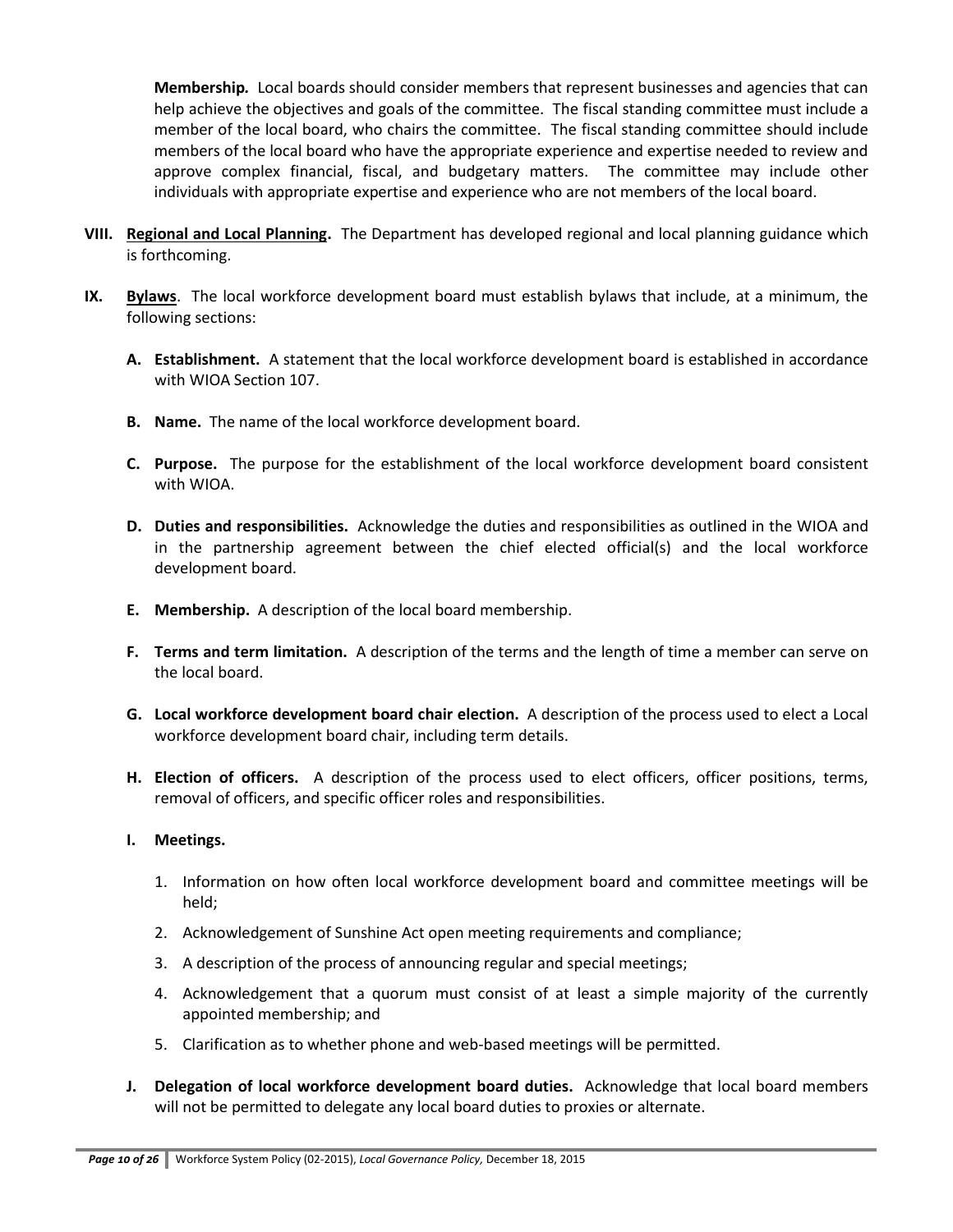- **K. Committees.** A list of standing committees including the description and composition for each and a description of the process for having ad hoc committees.
- **L. Conflict of interest.** A conflict of interest policy meeting the standards set forth in the state's conflict of interest code form and that acknowledges that local workforce development board members must adhere to the following in regards to conflict of interest:
	- 1. A local board member must not vote on nor participate in any decision making capacity any matter that would provide direct financial benefit to the member or the member's immediate family or on matters of the provision of services by the member or the entity the member represents.
	- 2. A Local board member must avoid even the appearance of a conflict of interest. Prior to taking office, members must sign the conflict of interest code form found at **Appendix D** and complete statement of financial interest forms. The local board must appoint an individual to timely review the disclosure information and advise the local board chair and appropriate members of potential conflicts.
		- a. Signed Conflict of Interest Code Forms must be maintained by the local board and be available for review by the Department.
		- b. Members appointed to local workforce development boards meet the definition of public official as outlined in Commonwealth of Pennsylvania Management Directive 205.10 Amended and Financial Disclosures required by the Public Official and Employee Ethics Act. Public Officials are required to complete and file statement of financial Interest forms each year the position is held and the year following end of service. The forms are due on or before May 1 for the prior calendar year. Forms can be obtained from County Board of Elections offices, local political subdivisions, the State Ethics commission, or online at [www.ethics.pa.gov](http://www.ethics.pa.gov/)

In accordance with the Section 1104 of the PA Public Official and Employee Ethics Act, each nominee for a county-level or local office shall file a statement of financial interests for the preceding calendar year with the governing authority of the political subdivision in which he or she is a nominee and, if different, with the official or body that is vested with the power of confirmation at least ten days before the official or body shall approve or reject the nomination.

- 3. Prior to discussion, vote, or decision on any matter before a local board, if a member, or a person in the immediate family of such member, has a substantial interest in or relationship to a business entity, or organization, or property that would be affected by any official local board action, the member must disclose the nature and extent of the interest or relationship and must abstain from discussion and voting on or in any other way participating in the decision on the matter. All abstentions must be recorded in the minutes of the local workforce development board meeting and be maintained as part of the official record.
- 4. It is the responsibility of the local board members to monitor potential conflicts of interest and bring it to the local board's attention in the event a member does not make a self-declaration.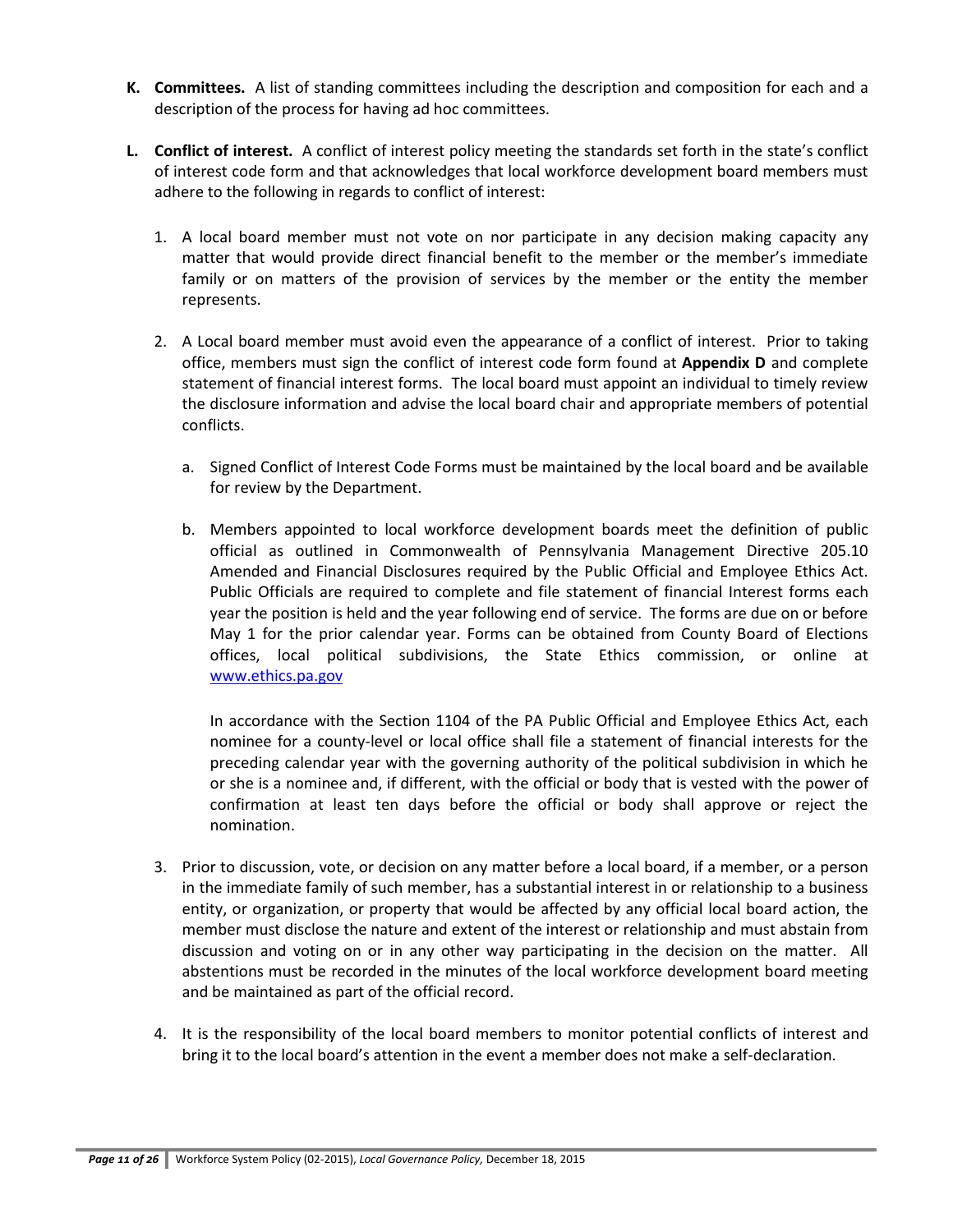- 5. A local board must ensure that the local board and its staff, the fiscal agent (if one exists), and fiscal agent staff do not direct, and are not involved in, the daily activities of its PA CareerLink® Operator, workforce service providers, workforce system partners or contractors.
- 6. Local board members or their organizations may receive services as a customer of a local workforce service provider or workforce system partner.
- **M. Compensation and reimbursement of expenses**. A description of the policy on compensating Local Workforce Development Board members and reimbursing expenses.
- **N. Amendment**. A description of the process for amending the bylaws.
- **O. Compliance with law.** Acknowledgement stating, in execution of its business, the local workforce development board must comply with the WIOA and its corresponding regulations as well as policies and directives from the Department and the Pennsylvania Workforce Development Board.
- **X. Agreements**. Each of the agreements listed below are locally driven and maintained by the local administrative entity in accordance with records retention requirements. The agreements must be made available upon request by federal or state agencies.
	- **A. Chief elected official agreement:** This agreement is only required where there is more than one unit of general local government (i.e., more than one county) that make up the local workforce development area. In such cases, the chief elected officials must execute a written agreement that specifies the respective roles and liability of the chief elected officials. The Department provides guidance for this agreement at **Appendix A,** *Chief Elected Official Agreement.*
	- **B. Chief elected official and fiscal agent agreement:** The chief elected official(s) of a local workforce development area opting to designate an entity to serve as the fiscal agent for workforce funds that are allocated to the local area must enter into an agreement with the fiscal agent. Guidelines detailing the minimum requirements for the agreement can be found at **Appendix B,** *Chief Elected Official and Fiscal Agent Agreement.*
	- **C. Chief elected official and local workforce development board partnership agreement:** In accordance with the WIOA, Section 107(b) the state must establish criteria for the appointment of local workforce development board members by the chief elected official(s). To ensure the criteria established by the state is acknowledged by both the chief elected official(s) and the members of the local workforce development board, a partnership agreement is required. The Department, as the designated representative of the governor, provides the guidance for this agreement at **Appendix C***, Chief Elected Official and Local Workforce Development Board Partnership Agreement.*
	- **D. Combination of agreements:** In local workforce development areas where the chief elected official(s) has designated the local board and/or staff to the local board to serve as the fiscal agent, the local board may combine the *Chief Elected Official and Fiscal Agent Agreement* and the *Chief elected Official and Local Workforce Development Board Partnership Agreement***.** The unified agreement will maintain the title of "*Chief Elected Official and Local Workforce Development Board Partnership Agreement*" but **must** contain the elements required for both agreements as shown in the appendices.
- **XI. Contact Entity**. Technical assistance requests and/or inquiries related to this guidance should be forwarded to the attention of the Bureau of Workforce Development Administration via the following resource account: [RA-LI-BWDA-Policy@pa.gov](mailto:RA-LI-BWDA-Policy@pa.gov)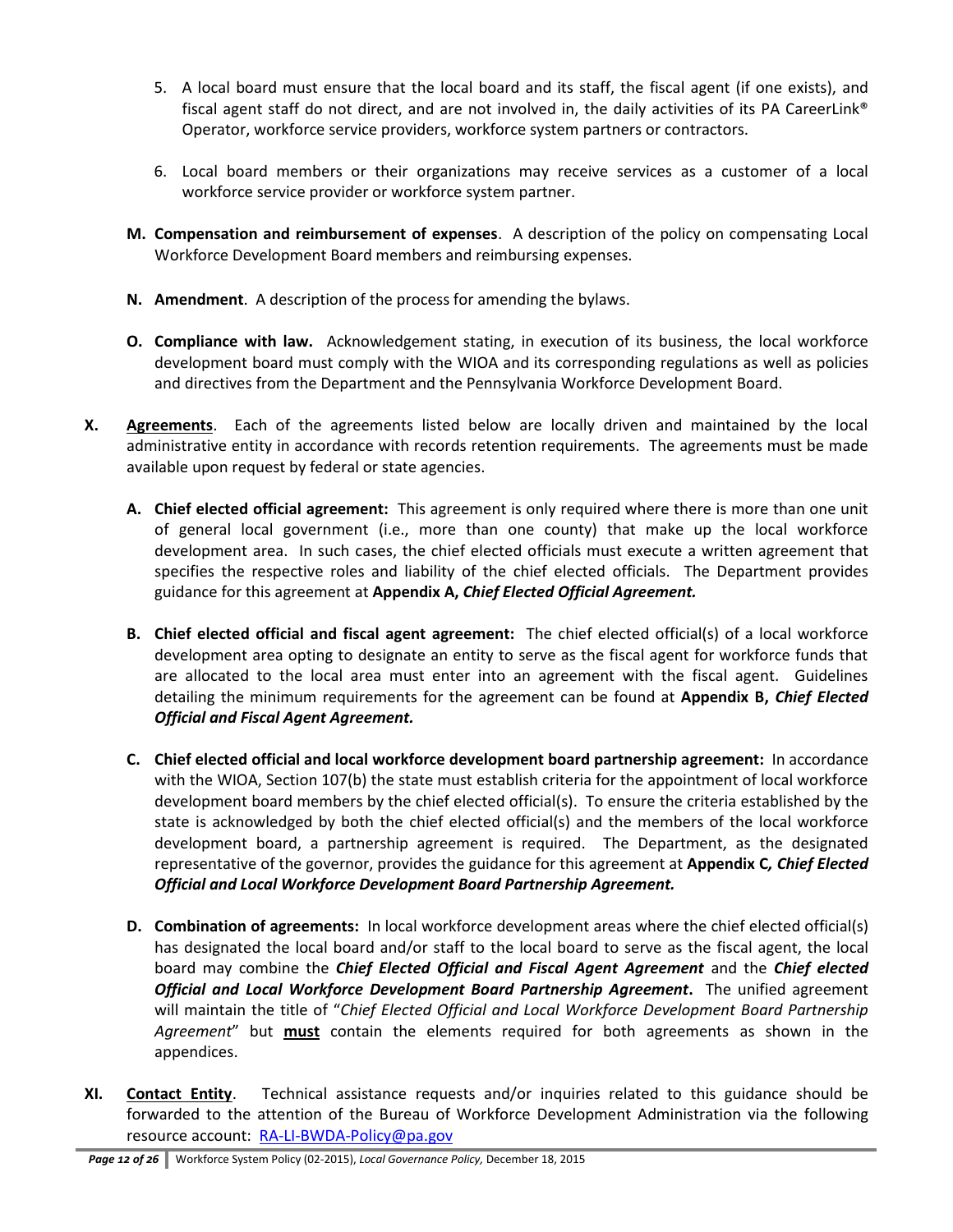**XII. Rescissions**. Local Governance Policy (01-2014) Version 003, July 2014; Workforce System Guidance 01- 2015, Local Board Composition, Change 1, May 28, 2015; Workforce System Guidance 01-2014, Composition of Pennsylvania's Local Workforce Development Boards—Initial Implementation of the Workforce Innovation and Opportunity Act of 2014, March 1, 2014; Workforce Investment Information Notice No. 2-03, Change 1, Local Workforce Investment Board Staffing Policy.

### **XIII. Appendices**.

Appendix A: Chief Elected Official Agreement

- Appendix B: Chief Elected Official and Fiscal Agent Agreement
- Appendix C: Chief Elected Official and Local Workforce Development Board Partnership Agreement
- Appendix D: Conflict of Interest Code Form
- Appendix E: Local Board Membership List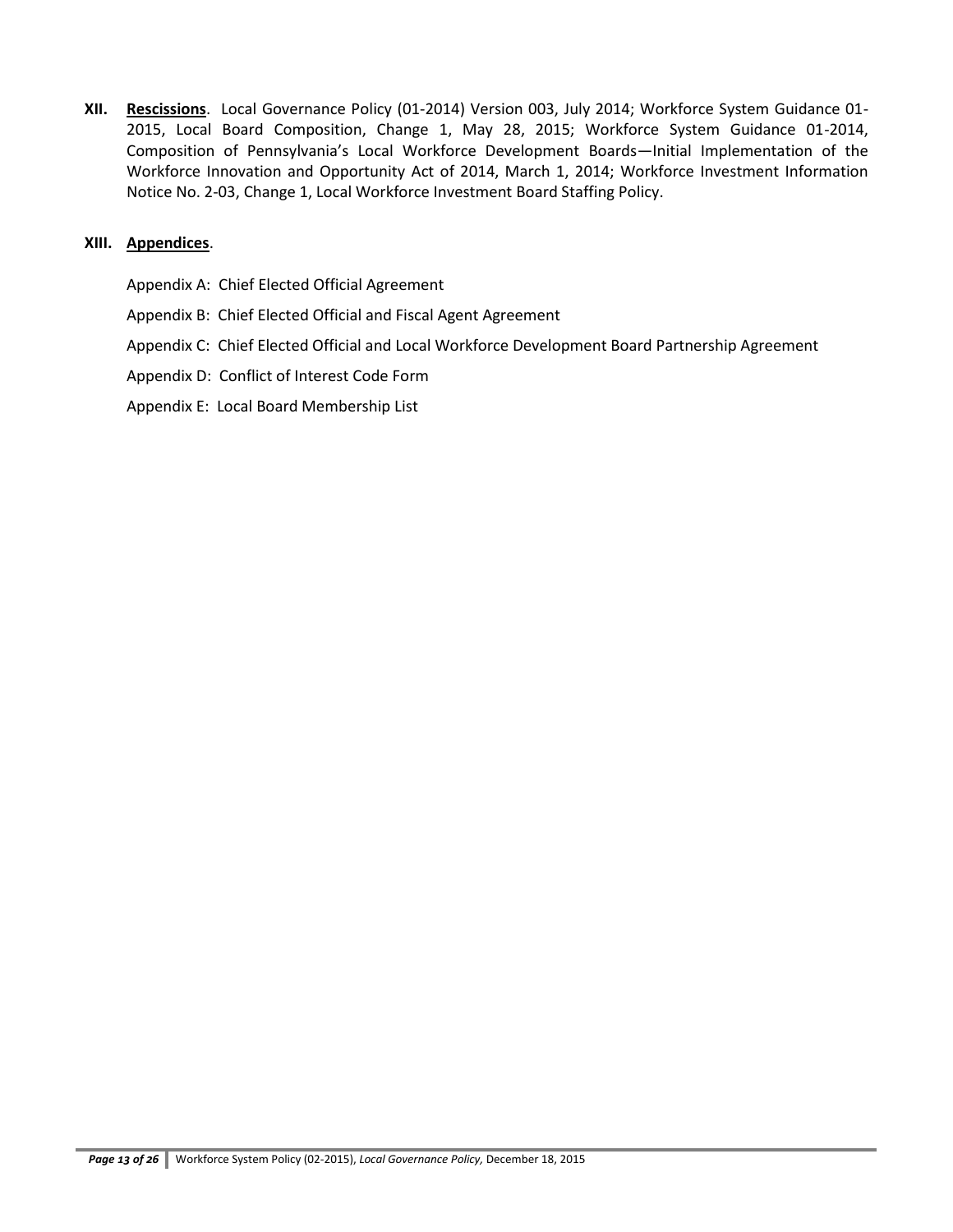# **Appendix A: Chief Elected Official Agreement**

This agreement is only required where there is more than one unit of general local government (i.e., more than one county) that make up the local workforce development area. In such cases, the chief elected officials must execute a written agreement that specifies the respective roles and liability of the chief elected officials. The Department provides the following guidance for this agreement.

- **A. Required Inclusions.** Chief elected officials within a local workforce development area must enter into an agreement that, at a minimum, includes the following sections.
	- 1. **Liability of funds.** Acknowledge that the chief elected official, in his/her official capacity, is liable for all workforce funds in the local workforce development area as noted in WIOA Section 107 and outline the process for determined each chief elected official and their political jurisdiction's share of responsibility as required. This determination should be based on allocation, population, expenditures or other criteria determined by the chief elected officials.
	- 2. **Grant recipient and signatory.** Acknowledgement that the chief elected officials are the grant recipient for all local workforce funds as outlined in WOA Section 107, unless a fiscal agent designation has occurred. If the chief elected officials do not appoint a fiscal agent, they must outline the process they will use to sign contracts and enter into agreements related to WIOA. This may be accomplished by designating signatory authority to a lead chief elected official. If a lead chief elected official is used in this capacity, chief elected officials must include the information outlined in Subsection B(1).
	- 3. **Fiscal agent designation.** If a fiscal agent is designated, an agreement must be executed as detailed in **Appendix B, Fiscal Agent Agreement**.
	- 4. **Local workforce development board budget approval.** Describe the process for reviewing and approving the local workforce development board annual budget as required in WIOA.
	- 5. **Participating chief elected officials.** The agreement must contain the name, representation, contact information, signature and date for each participating chief elected official in the local workforce development area.
	- 6. **Amendment or change to the chief elected official agreement.** Outline the process that will be used for the amendments or changes to the chief elected official agreement. All amendments or changes must be maintained at the local administrative entity and must be made available upon request by any federal or state agencies.
- **B. Recommended Inclusions.** In order to improve the coordination and functionality of the local workforce system, chief elected officials are encouraged to address the following items in their agreement.
	- 1. **Designation of a lead chief elected official.** The Department encourages chief elected officials to select a lead chief elected official who will act on behalf of the other chief elected officials. If a lead is appointed, the following information must be sent to the local administrative entity and maintained on file for review by the Department.
		- a. Appointment process and term of the lead;
		- b. Designation of the lead to serve as the signatory for the chief elected officials;
		- c. Decisions that may be made by the lead on behalf of the chief elected officials; and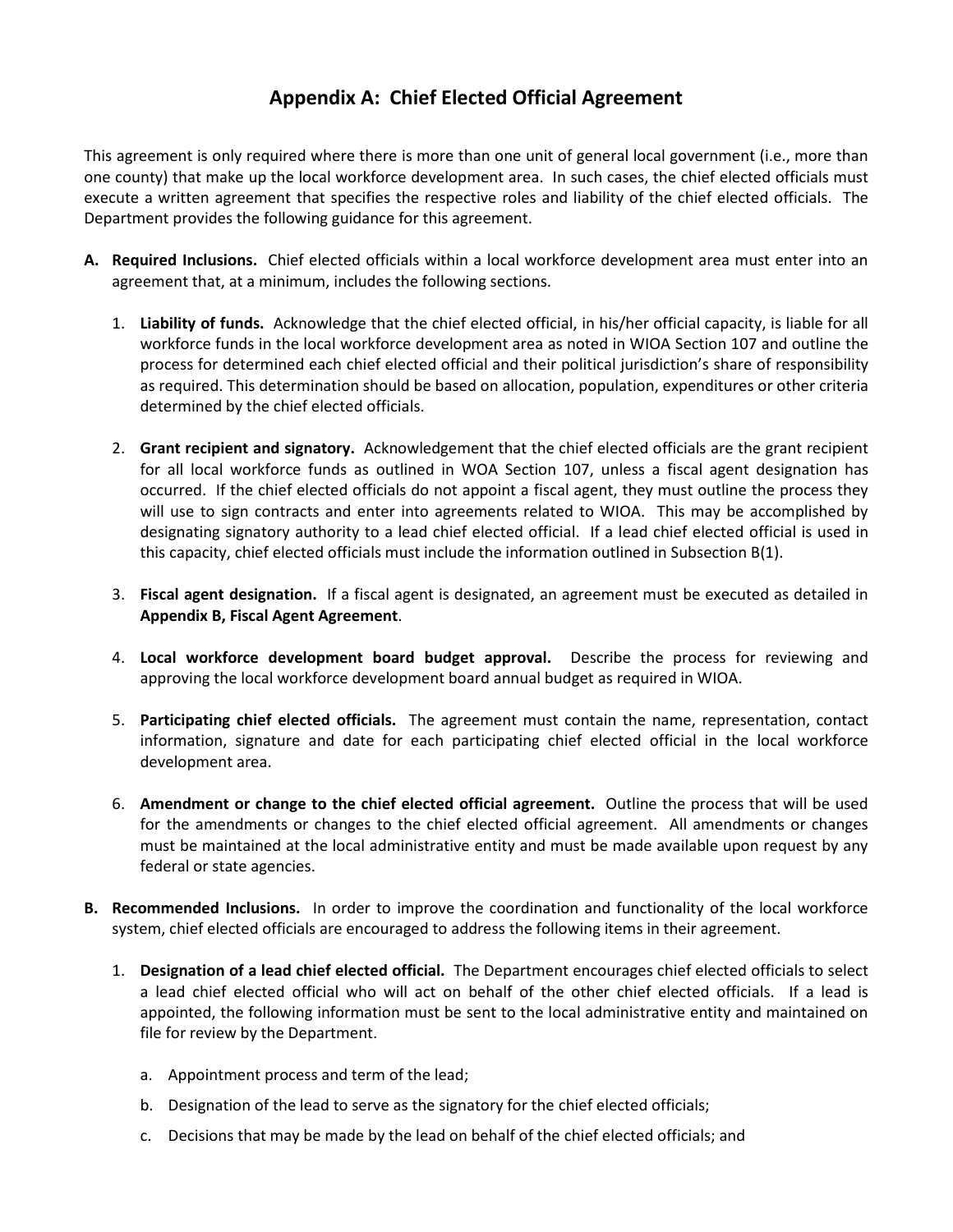- d. Name, title and contact information of the appointed lead.
- 2. **Local workforce development board representation.** Outline how the chief elected officials will ensure local workforce development board representation is in compliance with federal and states statutes, regulations and policies. Additionally, the Department suggests that in multi-county areas, the board representation be a fair and equitable factor in all counties with the local workforce development areas.
- 3. **Communication.** Describe how the chief elected officials will communicate with one another regarding local workforce development board activities. The Department encourages the establishment of a method for communications between the chief elected officials as a group, as well as with the local workforce development board members.
- **C. Election of a New Chief Elected Official.** Within 120 days of when a new chief elected official begins office within the local workforce development area, the local workforce development board must ensure the new chief elected official submits to the local board a written statement acknowledging that he or she:
	- 1. Has read, understands and will comply with the current chief elected official agreement; and
	- 2. Reserves the option to request negotiations to amend the chief elected official agreement at any time during the official's tenure as a chief elected official.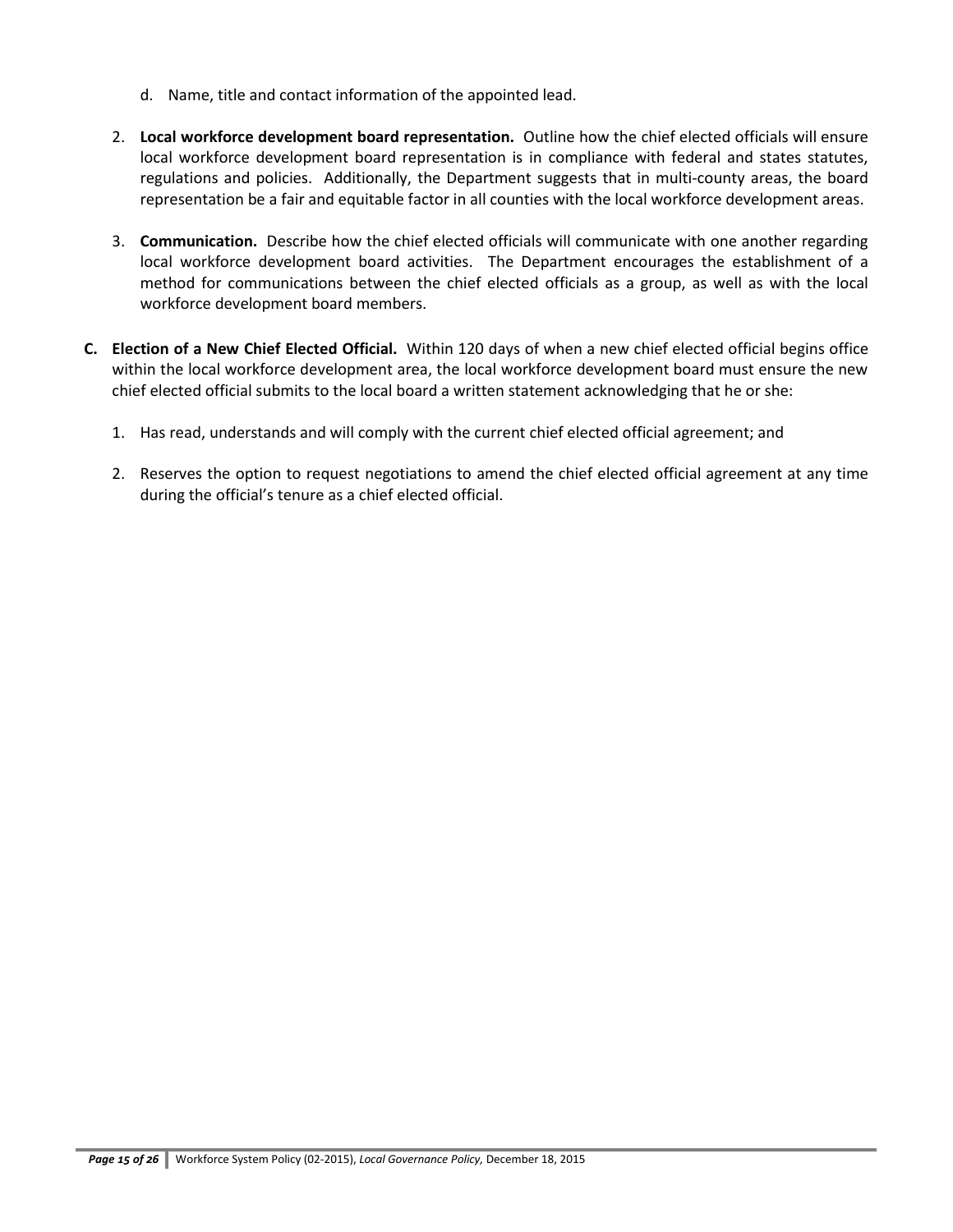## **Appendix B: Chief Elected Official and Fiscal Agent Agreement**

The chief elected official(s) of a local workforce development area opting to designate a fiscal agent for workforce funds that are allocated to the local area must enter into an agreement with the fiscal agent.

Note: In workforce development areas where the chief elected official(s) has designated the local board and/or staff to the local board to serve as the fiscal agent, the local board may combine the chief elected official and **Fiscal Agent Agreement and the Chief Elected Official** and **Local Workforce Development Board Partnership Agreement.**

The Department provides the following guidance for this agreement:

- A. **Required Inclusions.** Chief elected official(s) within a local workforce development area must enter into an agreement with the designated fiscal agent entity that, at a minimum, includes the following sections.
	- 1. **Parties.** Identify the entity that has been designated as the fiscal agent for workforce funds in the local workforce development area, as well as the identity of the participating chief elected official(s).
	- 2. **Purpose.** To outline the agreement between the chief elected official(s) and the designated fiscal agent on role and responsibilities of the entity designated as fiscal agent.
	- 3. **Term of agreement.** This section of the agreement must include the start and end dates of the agreement. It must also outline the circumstances for termination outside the term and the procedure to do so.
	- 4. **Roles and responsibilities.** Acknowledge the roles and responsibilities of the fiscal agent with regard to the local workforce funds. Such roles and responsibilities include, but are not limited to:
		- a. **Contracts.** The fiscal agent shall oversee the contracting process between the local workforce development board and its service providers. Contracts shall include, at a minimum:
			- 1) A statement of work covering the services to be provided, measurable outcomes and penalty provisions;
			- 2) Catalog of Federal Domestic Assistance title and number;
			- 3) Award name and number;
			- 4) Federal agency and pass-through state agency; and
			- 5) Funding availability timeframes.

All documents must be maintained by the fiscal agent in accordance with established records retention requirements.

b. **Reporting**. The fiscal agent is responsible for submitting accurate and timely financial status reports, making adjustments when necessary and ensuring reporting mechanisms are uniform. Additionally, the fiscal agent is responsible for ensuring expenditures are allocated against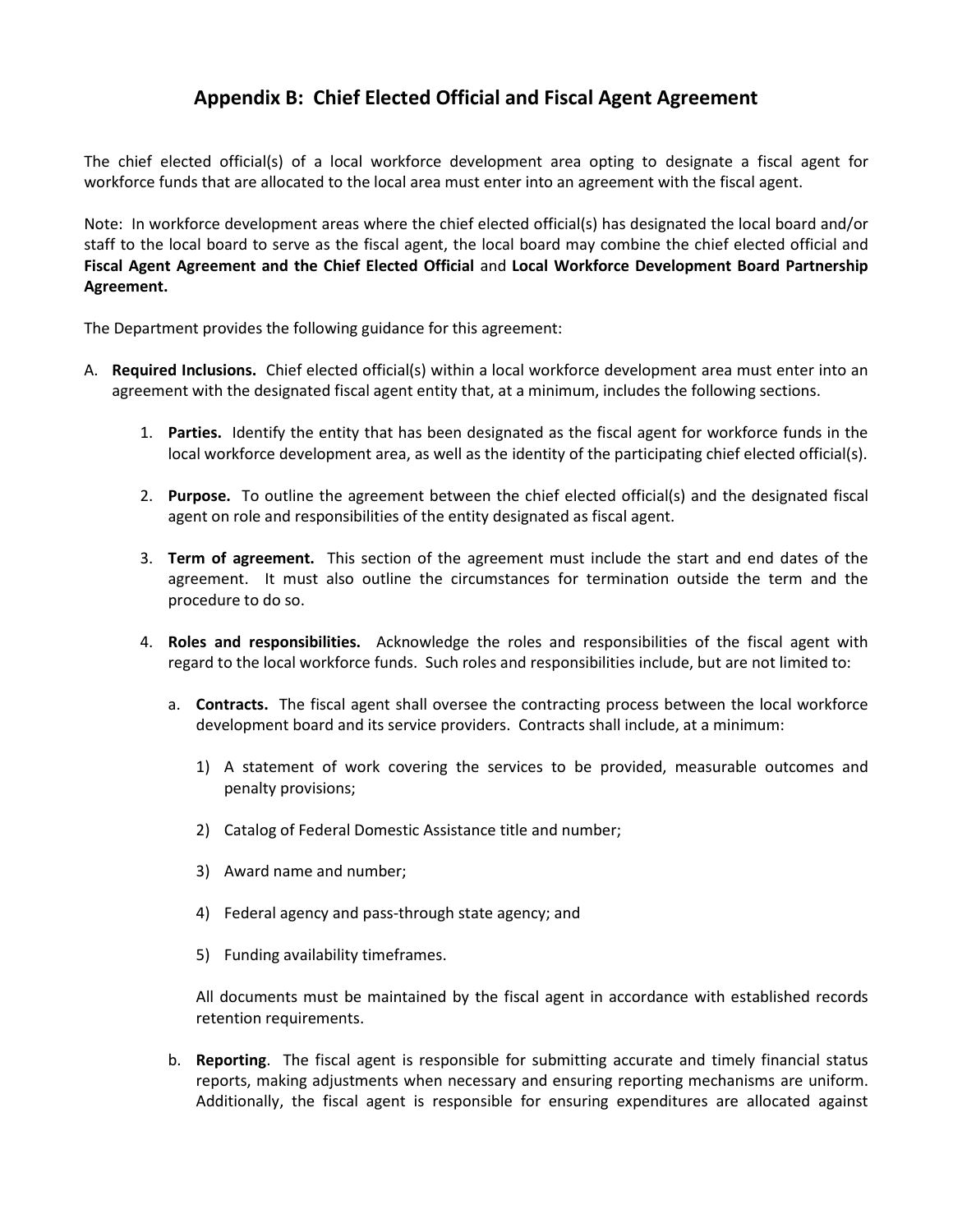appropriate cost categories and with cost limitations as specified in federal and state statues, regulations and policies.

- c. **Reconciliation**. The fiscal agent is responsible for reconciling records/reports in a timely manner and at least on a quarterly basis; reviewing and updating, if necessary, its reconciliation process on an annual basis; and ensuring that combined disbursements, receipts, accruals, obligations and cash balances of sub-grantees and the fiscal agent match those reported to the Department.
- d. **Monitoring**. The fiscal agent is responsible for overseeing and monitoring the fiscal activities of the local workforce development area, sub-recipients, service providers and contractors; communicating all fiscal related audit findings, including any corrective actions, to the local board and sub-recipients; and providing technical assistance to the local administrative entity and service providers with regard to financial issues.
- 5. **Assurances.** The fiscal agent must assure that:
	- a. It will receive and manage all federal, state or local workforce funds for the local workforce development area;
	- b. It is responsible for the receipt, disbursement, accounting and reporting of all funds related to program operations based on the federal, state or local workforce funds of the local workforce development area;
	- c. It will maintain adequate systems of internal control over case to ensure compliance with rules and regulations, to include a description of the internal control system to be used; and
	- d. The processes are in place to approve draw requests from and issue funding to subrecipients and vendors.

#### **6. Contract procedures.**

- a. **Authority**. This section of the agreement must describe who has the authority and/or responsibility to amend, modify, resolve, or otherwise process these procedures, including the process to execute this agreement.
- b. **Modification**. This section must also include the circumstances for modification, and the procedure to do so.

### **7. Authority and signatures.**

- a. **Authority of the chief elected official(s) and fiscal agent signatory**. This section of the agreement should include such narrative as, "The individuals signing this agreement have the authority to commit the parities they represent to the terms of this agreement and do so by signing below."
- b. **Signature counterparts**. All parties to this agreement must sign the agreement. This section of the agreement may include the following language to allow for signatures at the same time: "This agreement may be executed in any one or more counterparts, the originals of which, when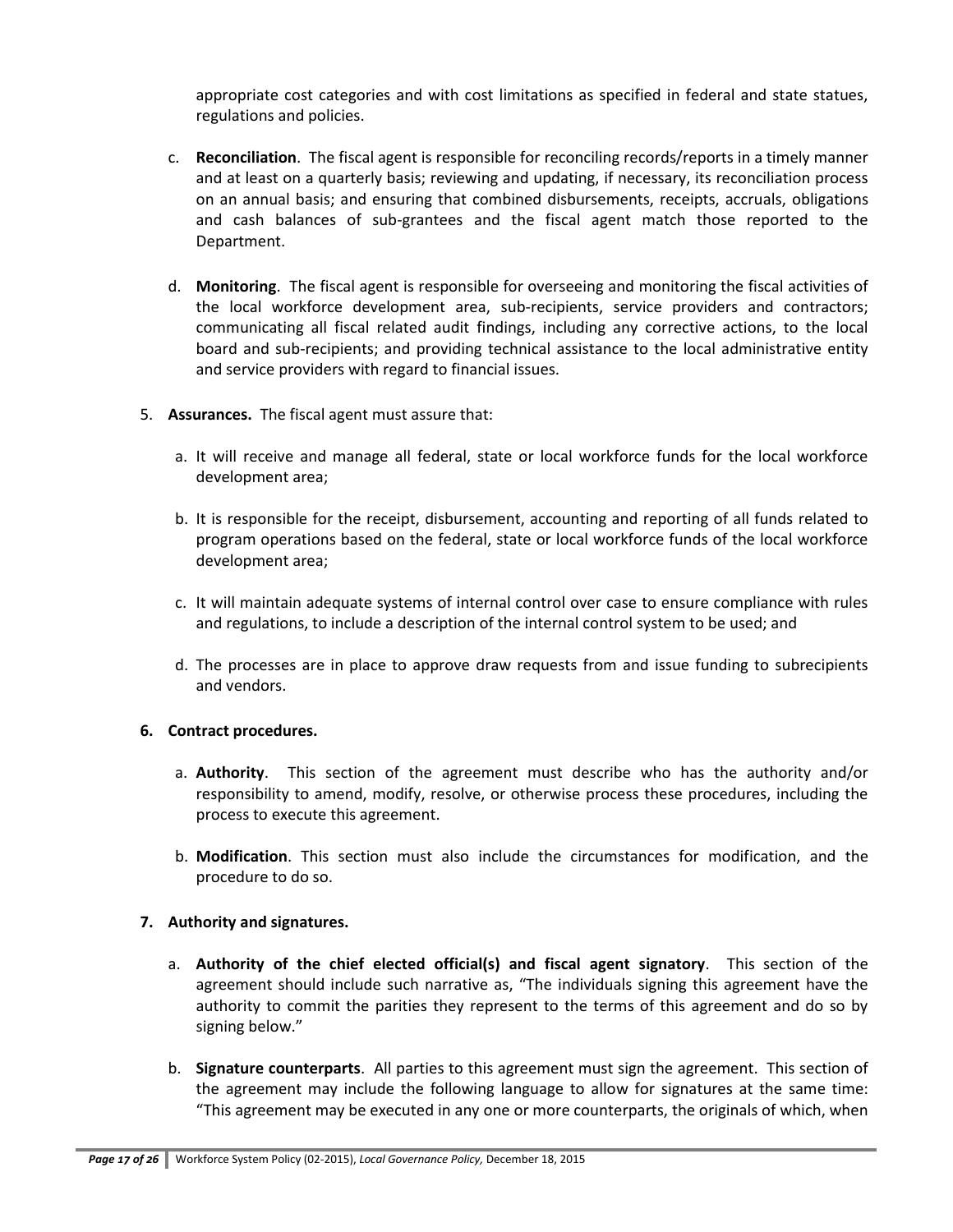taken together and bearing the signatures of all parties to this agreement, shall constitute one and the same agreement."

- 8. **Election of a new chief elected official.** Within 120 days of when a new chief elected official begins office within the local workforce development area, the local workforce development board must ensure the new chief elected official submits to the local board a written statement acknowledging that he or she:
	- a. Has read, understands and will comply with the current chief elected official agreement, and;
	- b. Reserves the option to request negotiations to amend the chief elected official agreement at any time during the official's tenure as a chief elected official.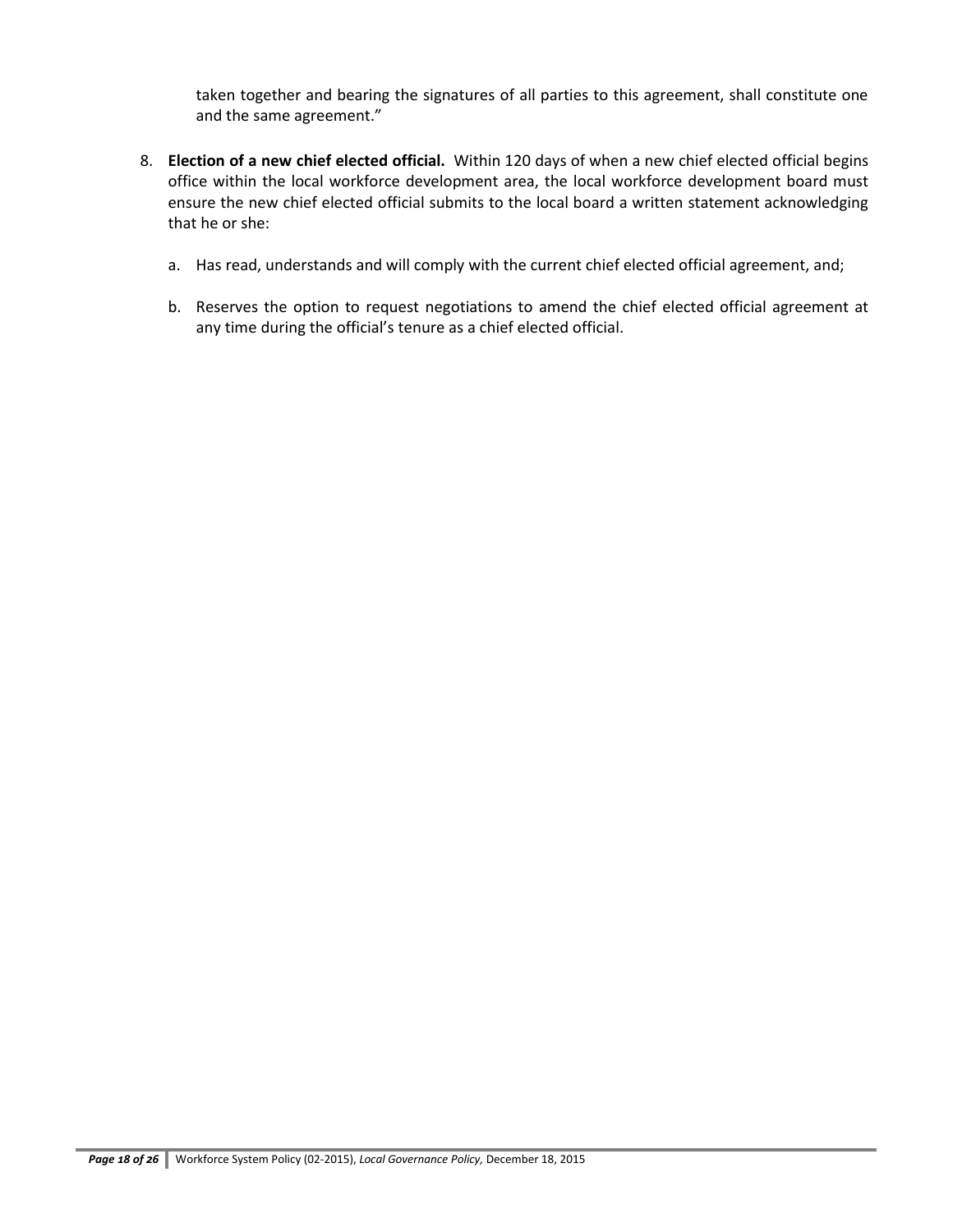## **Appendix C: Local Workforce Development Board Partnership Agreement**

To ensure the criteria established by the Workforce Innovation and Opportunity Act (WIOA) and the commonwealth are acknowledged by both the chief elected official(s) and the members of the local workforce development board, the Department requires that a partnership agreement established between both parties that make up a local workforce development area. The following guidance has been established for this agreement.

- **A. Required Inclusions.** The local workforce development board and chief elected official(s) must enter into a partnership agreement that, at a minimum, addresses the following sections.
	- 1. **Local workforce development board membership.** WIOA authorizes chief elected official(s) to appoint the members of the local workforce development board in accordance with the criteria established under Section 107(b) of the WIOA and the guidelines in this policy. Authority to appoint members to the local workforce development board lies solely with the chief elected officials.
	- **2. Relationship between chief elected officials and the local workforce development board**. Establish roles and responsibilities of the chief elected official(s) and the local board along with a description of the partnership and specific responsibilities.
		- a. **Local plan requirements.** Describe how the local plan will be developed in partnership between the chief elected official(s) and the local board.
		- b. **Budget and approval**. As referenced in WIOA 107, describe how the local board will develop the Local workforce development area's budget and the process for obtaining the chief elected officials' approval.
		- c. **Workforce system operator**. Establish the guidelines that will be followed by the local board for selection of a local workforce system Operator, including the process for getting a chief elected official agreement on the selection.
		- d. **Local workforce development board policies.** Describe the process for approving local workforce policies.
		- e. **Memorandum of understanding**. Describe the process for demonstrating chief elected official's agreement on the memorandum of understanding between workforce system partners and the local board.
	- **3. Authorized signatures**. The partnership agreement must be signed by the current chief elected officials that have been identified as participating in the chief elected official agreement and by the local workforce development board chair at the time of the signing.
	- 4. **Amendments, change, or election.** Any amendment or change to the partnership agreement, notice of an election of a new chief elected official, or notice of an election of a new local workforce development board chair must be maintained at the local board office be made available for monitoring by the Department. If a new chief elected official or local workforce development board chair is elected within a local workforce development area, the newly elected individual must submit to the local board a written statement acknowledging that he or she:
		- a. has read, understands, and will comply with the current partnership agreement; and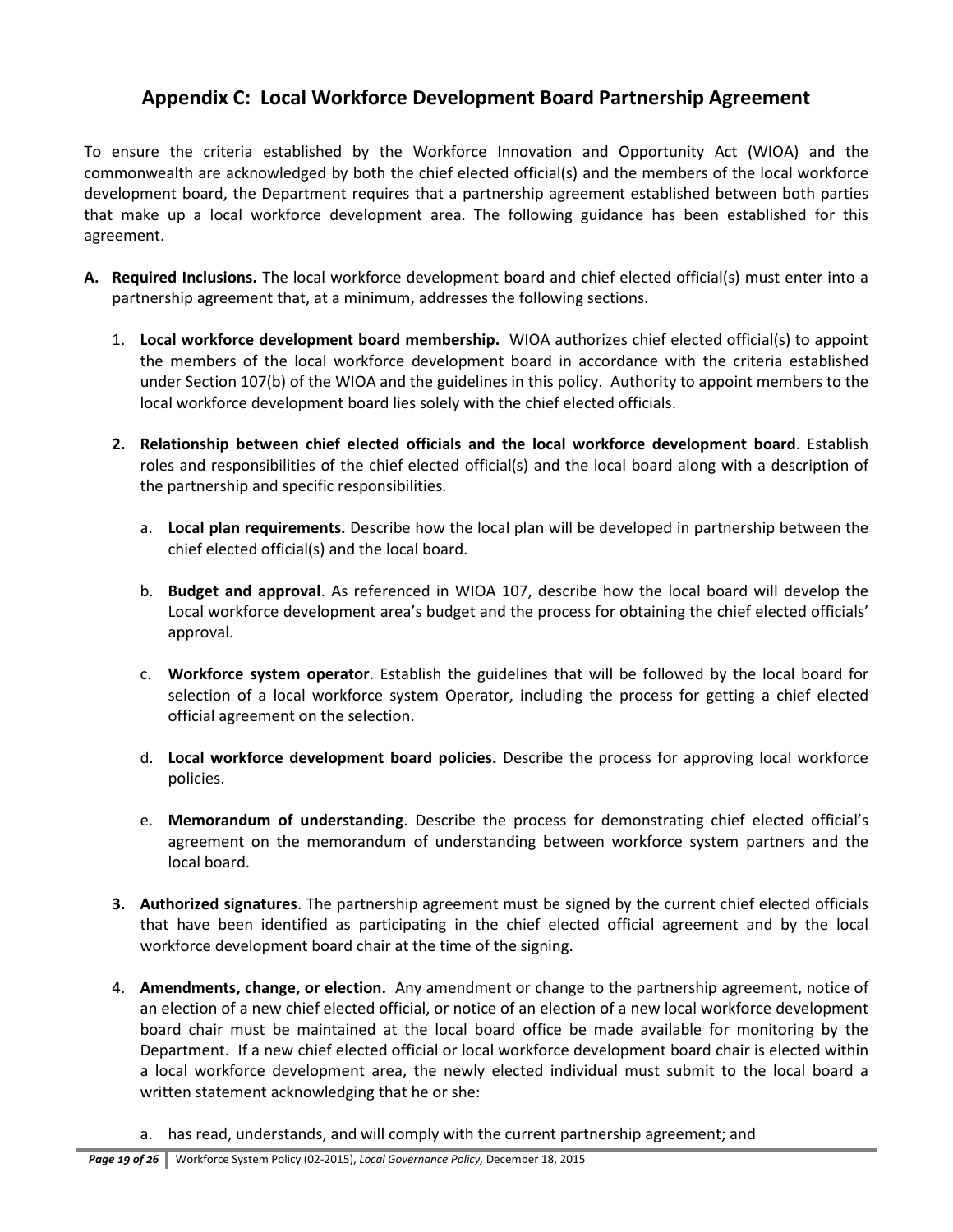- b. reserves the option to request negotiations to amend the partnership agreement at any time during the individual's tenure.
- **B. Recommended Inclusion.** Establish requirements for providing updates/sharing information with the chief elected officials regarding activities, performance outcomes, and budgets. It is suggested by the Department to have at least one joint meeting held annually between the chief elected officials and the local workforce development board.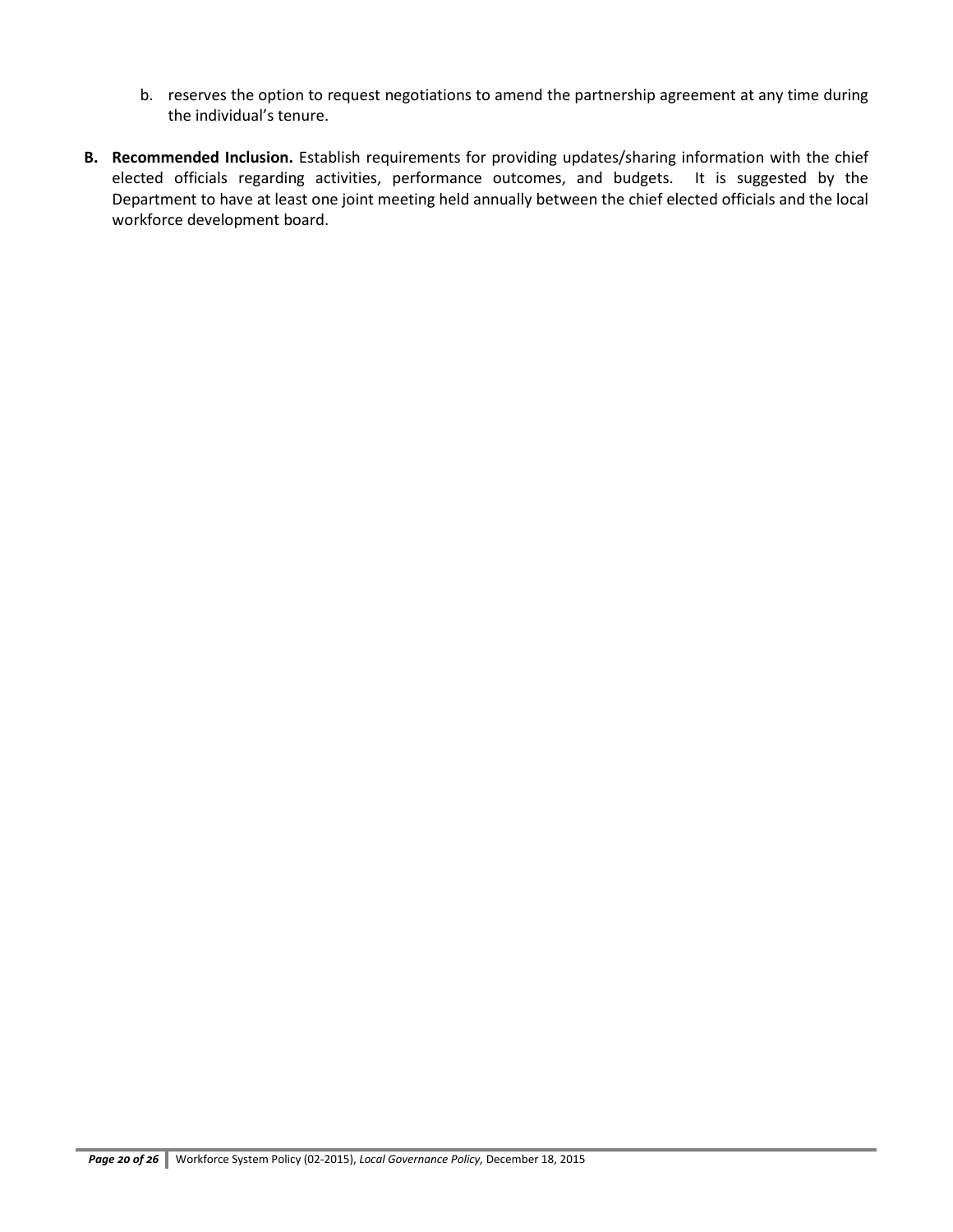# **Appendix D: Conflict of Interest Code Form**

I, \_\_\_\_\_\_\_\_\_\_\_\_\_\_\_\_\_\_\_\_\_\_\_\_\_\_\_\_\_\_\_\_\_\_\_\_\_\_\_\_\_\_\_\_\_\_\_, \_\_\_\_\_\_\_\_\_\_\_\_\_\_\_\_\_\_\_\_\_\_\_\_\_\_\_\_\_\_\_\_\_\_\_\_\_\_\_\_\_\_\_\_\_\_\_\_\_\_\_\_\_\_\_\_\_

Print Member Name **Print Workforce Development Board Name** 

workforce development board member, agree to the terms and conditions contained herein.

### **CONFLICT OF INTEREST CODE LOCAL WORKFORCE DEVELOPMENT BOARDS**

Local workforce development board members are to provide responsible stewardship for and oversight of publicly funded workforce programs. The roles and responsibilities of the local board must be executed in a manner that demonstrates strong integrity, accountability and transparency in order to preserve the public trust. All voting and non-voting local board members and board staff are subject to the provisions of state and local conflict of interest policies.

### **REQUIRED ACTIVITIES**

Local workforce development board members must:

- Recuse themselves from their official duties if there is a real or perceived conflict of interest
- Advise the board of any potential or perceived conflicts of interest
- Ask the local board for guidance if there is any doubt as to whether a specific situation involves or constitutes a real or perceived conflict of interest

### **RESTRICTED ACTIVITIES**

Local workforce development board members must not:

- Cast a vote on nor participate in any decision-making capacity on the provision of services by such member (or by an organization that such member directly represents)
- Cast a vote on nor participate in any matter that would provide any direct benefit to such member or the immediate family of such member
- Engage directly or indirectly in any business transaction or private arrangement for profit (including any third-party transactions) that develops from or is based upon the member's official title or authority on the board
- Participate in the negotiation of or decision to award contracts or grants, the certification of any eligible providers, or the selection of any one-stop (PA CareerLink<sup>®</sup>) operator with or for any entity in which the member has a financial or personal interest
- Use board equipment, supplies or properties for the member's own private gain or for any reason other than official designated purposes
- Represent or act as an agent for any private interest, either for compensation or not, in any transaction:
	- o in which the board has a direct and substantial interest
	- $\circ$  which could be reasonably expected to result in a conflict between a private interest of the board member and his/her/their official board responsibility

Local workforce development board members (or specific entities represented by members) who participate in the development of contract specifications or standards are prohibited from receiving any direct financial benefit from any resulting contract. In addition, no corporation, partnership, sole proprietorship, firm,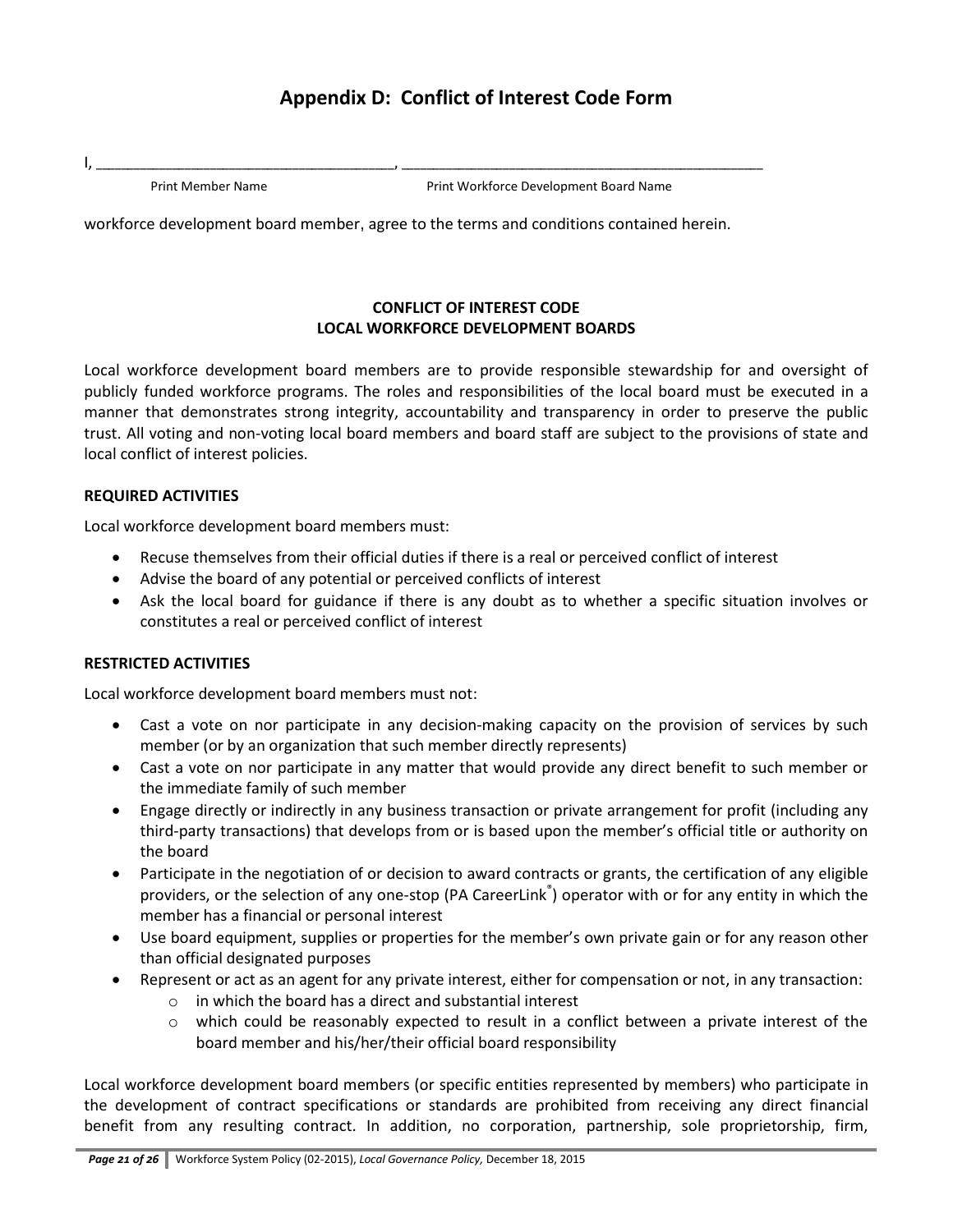enterprise, franchise, association, trust, foundation or other entity shall receive the contract if it would create a conflict of interest for the board member who participated in this manner.

Note: The local workforce development board shall adopt in its bylaws a conflict of interest policy meeting the minimum standards set forth in the state's conflict of interest document.

### **VIOLATIONS OF THE CONFLICT OF INTEREST CODE**

- 1. If, after an investigation, the board believes that this code has been violated, it may recommend to the Governor or the Chief Elected Official(s) of the local workforce development area that the individual who has violated the code be removed from board membership.
- 2. The Governor, or the Chief Elected Official(s) of the local workforce development area, has the authority to remove a member of the board for a violation of this code, even if the board has not made such a recommendation.

Signature \_\_\_\_\_\_\_\_\_\_\_\_\_\_\_\_\_\_\_\_\_\_\_\_\_\_\_\_\_\_\_\_\_\_\_\_\_\_\_\_\_\_\_\_\_\_\_\_\_ Date \_\_\_\_\_\_\_\_\_\_\_\_\_\_\_\_\_\_\_\_\_\_\_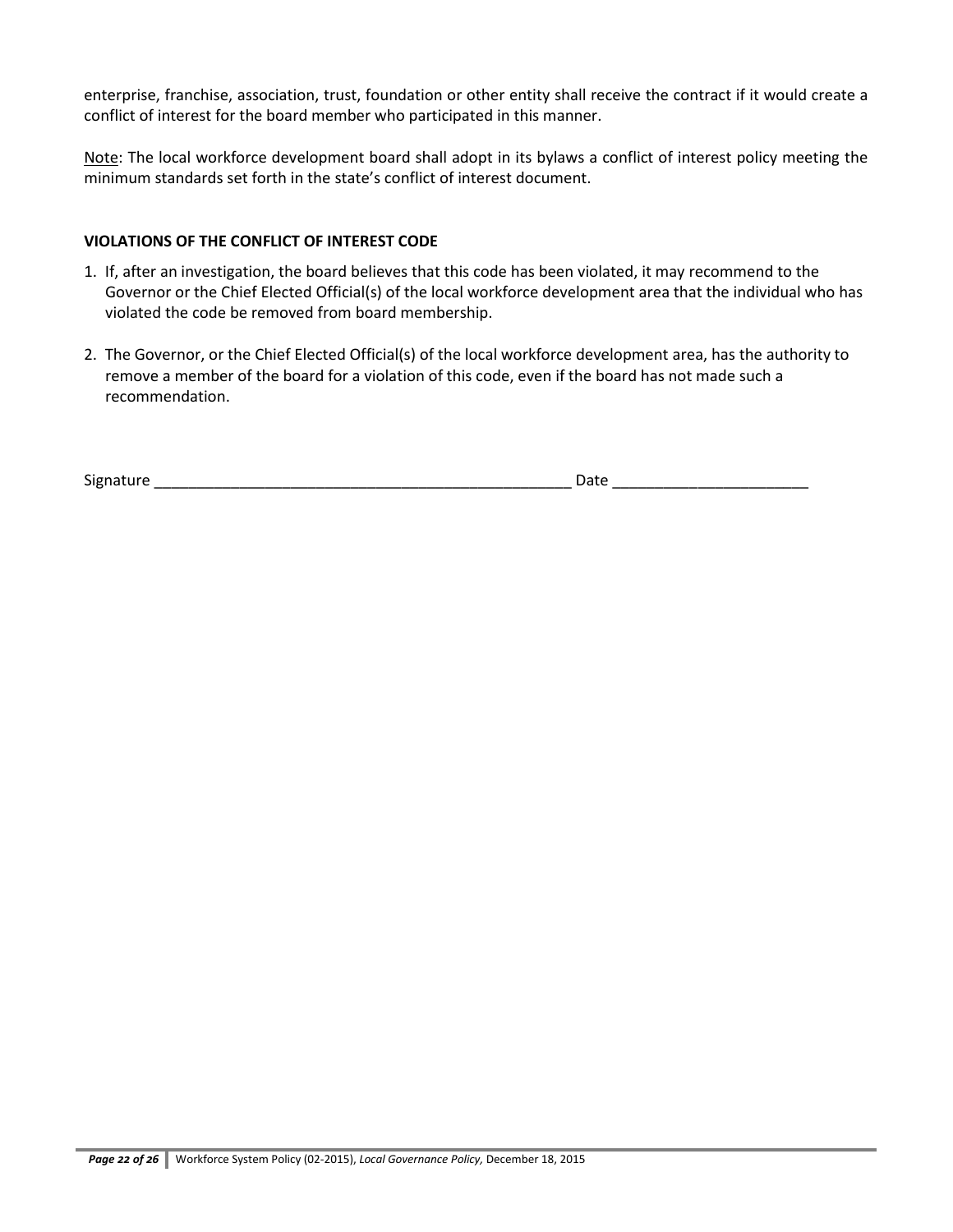# **Appendix E - Local Workforce Board Membership List**

| LOCAL WORKFORCE DEVELOPMENT BOARD MEMBERSHIP LIST |                           |                                                                                                       |                                                |                                     |                       |                                                         |                                             |                                                            |  |  |  |
|---------------------------------------------------|---------------------------|-------------------------------------------------------------------------------------------------------|------------------------------------------------|-------------------------------------|-----------------------|---------------------------------------------------------|---------------------------------------------|------------------------------------------------------------|--|--|--|
| 1. DATE SUBMITTED:<br><b>MM/DD/YYYY</b>           | 2. Local Area NAME: __    |                                                                                                       |                                                |                                     | 3. Local Area NUMBER: |                                                         |                                             |                                                            |  |  |  |
| 4. NUMBER OF CURRENT LOCAL BOARD MEMBERS: 00      |                           |                                                                                                       | 5. NUMBER OF CURRENT LOCAL BOARD VACANCIES: 00 |                                     |                       |                                                         |                                             |                                                            |  |  |  |
| 6.<br><b>MEMBER NAME</b>                          | 7.<br><b>MEMBER TITLE</b> | 8.<br><b>COMPANY/AGENCY</b><br><b>NAME, ADDRESS and PA</b><br>DOS REGISTRATION NO.<br>(if applicable) | 9.<br><b>TELEPHONE</b><br><b>NUMBERS</b>       | <b>10.</b><br><b>E-MAIL ADDRESS</b> |                       | 11.<br><b>NOMINATING ENTITY</b><br>$(if$ applicable $)$ | 12.<br><b>MEMBERSHIP</b><br><b>CATEGORY</b> | 13.<br><b>TERM START</b><br><b>AND END</b><br><b>DATES</b> |  |  |  |
| Chair                                             |                           |                                                                                                       |                                                |                                     |                       |                                                         |                                             |                                                            |  |  |  |
| Vice-Chair, if applicable                         |                           |                                                                                                       |                                                |                                     |                       |                                                         |                                             |                                                            |  |  |  |
|                                                   |                           |                                                                                                       |                                                |                                     |                       |                                                         |                                             |                                                            |  |  |  |
|                                                   |                           |                                                                                                       |                                                |                                     |                       |                                                         |                                             |                                                            |  |  |  |
|                                                   |                           |                                                                                                       |                                                |                                     |                       |                                                         |                                             |                                                            |  |  |  |
|                                                   |                           |                                                                                                       |                                                |                                     |                       |                                                         |                                             |                                                            |  |  |  |
|                                                   |                           |                                                                                                       |                                                |                                     |                       |                                                         |                                             |                                                            |  |  |  |
|                                                   |                           |                                                                                                       |                                                |                                     |                       |                                                         |                                             |                                                            |  |  |  |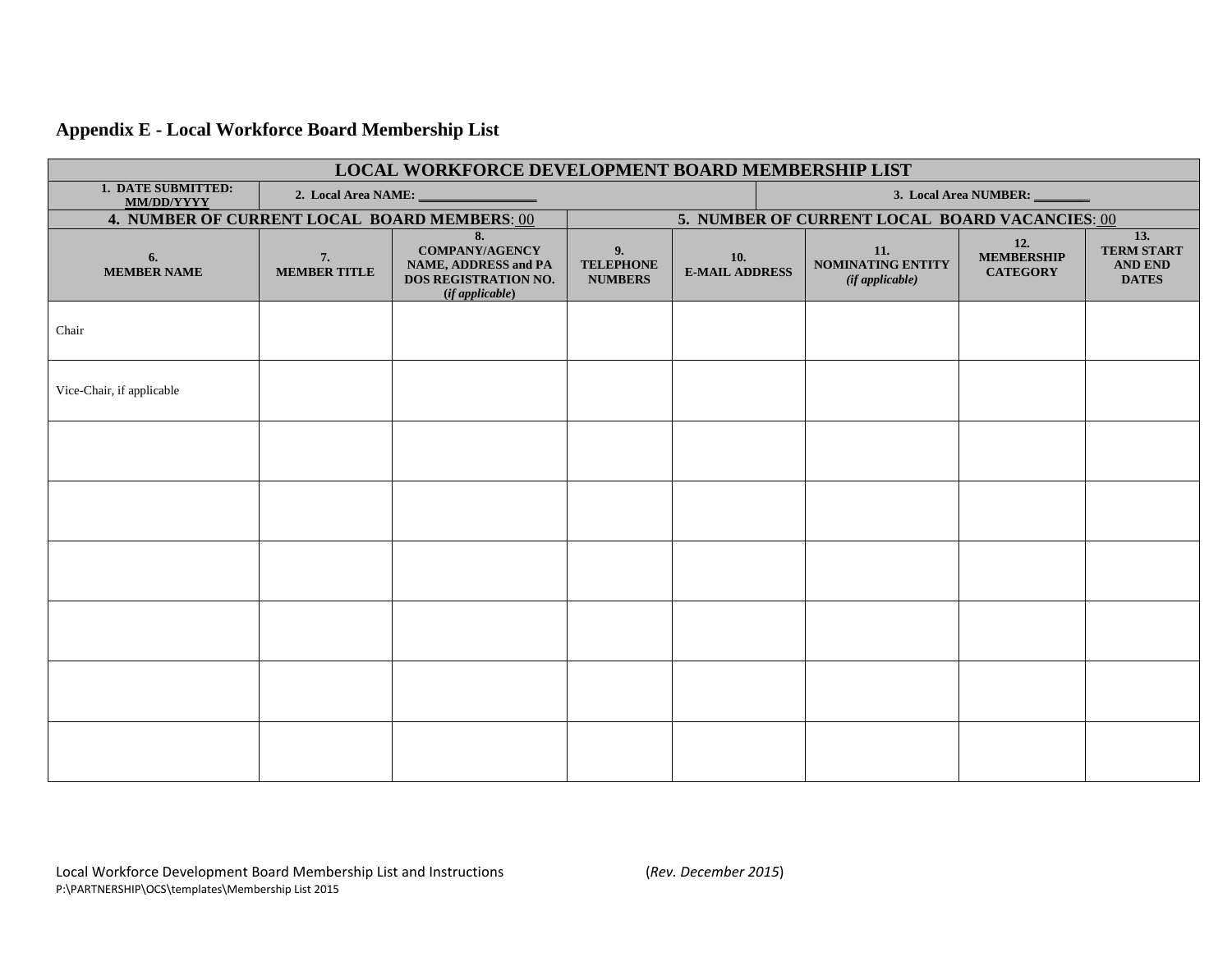| <b>LOCAL WORKFORCE DEVELOPMENT BOARD MEMBERSHIP LIST</b> |                     |                                                                                                             |                                    |                                                |                       |                                                   |                                             |                                                            |  |  |  |
|----------------------------------------------------------|---------------------|-------------------------------------------------------------------------------------------------------------|------------------------------------|------------------------------------------------|-----------------------|---------------------------------------------------|---------------------------------------------|------------------------------------------------------------|--|--|--|
| <b>1. DATE SUBMITTED:</b><br><b>MM/DD/YYYY</b>           | 2. Local Area NAME: |                                                                                                             |                                    |                                                | 3. Local Area NUMBER: |                                                   |                                             |                                                            |  |  |  |
| <b>4. NUMBER OF CURRENT LOCAL BOARD MEMBERS: 00</b>      |                     |                                                                                                             |                                    | 5. NUMBER OF CURRENT LOCAL BOARD VACANCIES: 00 |                       |                                                   |                                             |                                                            |  |  |  |
| $\mathbf{b}$<br><b>MEMBER NAME</b>                       | <b>MEMBER TITLE</b> | <b>COMPANY/AGENCY</b><br><b>NAME, ADDRESS and PA</b><br><b>DOS REGISTRATION NO.</b><br>$(if$ applicable $)$ | <b>TELEPHONE</b><br><b>NUMBERS</b> | 10.<br><b>E-MAIL ADDRESS</b>                   |                       | 11.<br><b>NOMINATING ENTITY</b><br>(ifappliedble) | 12.<br><b>MEMBERSHIP</b><br><b>CATEGORY</b> | 13.<br><b>TERM START</b><br><b>AND END</b><br><b>DATES</b> |  |  |  |
|                                                          |                     |                                                                                                             |                                    |                                                |                       |                                                   |                                             |                                                            |  |  |  |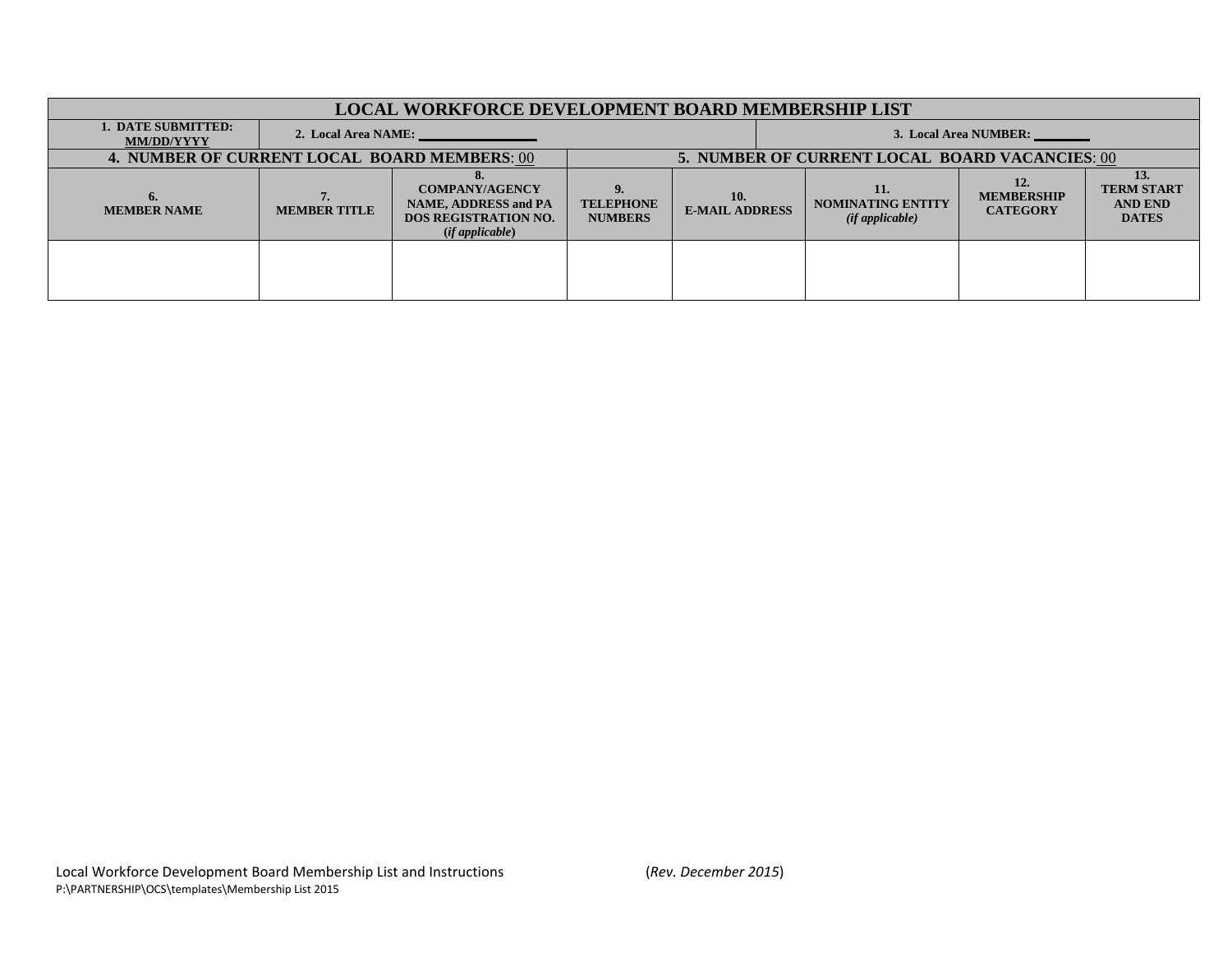### **Appendix E - Local Workforce Development Board Membership List Instructions**

- **1. Date Submitted** (MM/DD/YYYY)
- **2. Local Area Name** (e.g., Anyplace Workforce Development Area)
- **3. Local Area Number** (e.g., AZ123)
- **4. Number of Current Local Board Members** (e.g., 22)
- **5. Number of Current Local Board Vacancies** (e.g., 2)
- **6. Member Name** (First and Last Name); The local board chairperson must be listed first on the local board membership list and identified as 'Chair.'
- **7. Member Title** (Vice-President; HR Manager); Occupational titles are not acceptable.
- **8. Company/Agency Name & Address** (ABC Manufacturing Company, Inc., 555 Meadow Lane, Anytown, PA. 00000) and **PA Department of State's (DOS) Bureau of Corporations and Charitable Organizations Registration Number** (00000). Please refer to Title 15, PA Consolidated Statutes. This registration number applies to incorporated-for-profit and non-profit entities. DOS registration does not include unincorporated associations, as some unions are classified.
- **9. Member Telephone Number** (000-000-0000)
- **10. Member E-Mail Address** [\(name@abc.com\)](mailto:name@abc.com)
- **11. Nominating Entity** (Anytown Chamber of Commerce; Anytown Community College; Anytown Carpenters Local Union #000) Representatives of business, labor organizations, adult education and literacy, and higher education are required to be nominated prior to appointment to the local workforce development board.

### **12. Local Board Composition**

The following are the five acceptable membership representation categories. List the corresponding letters and numbers in the appropriate category block to reflect each program(s) the member represents (e.g., John Doe  $-(B)(1)$ ). For a detailed explanation of the criteria necessary to represent each category, please refer to the Workforce Innovation and Opportunity Act (WIOA), Training and Employment Guidance Letter (TEGL) No. 27-14, and Workforce System Guidance (01-2014), Change 1, entitled, *Composition of Pennsylvania's Local Workforce Development Boards – Initial Implementation of the Workforce Innovation and Opportunity Act of 2014*, dated May 28, 2015.

### **A.** Business

- 1. (Required) Small business *(two or more)*
- **B.** Workforce
	- 1. (Required) Labor organizations or other representatives of employees *(two or more)*
	- 2. (Required) Joint labor-management apprenticeship program member (member or training director) if one exists, or other representatives of an apprenticeship program if one exists
	- 3. Community-based organizations with experience and expertise in addressing the employment needs of individuals with barriers to employment (including veterans or individuals with disabilities)
	- 4. Organizations with experience and expertise in addressing the employment, training, or education needs of youth (including out-of-school youth)

Local Workforce Development Board Membership List and Instructions *(Rev. December 2015)* P:\PARTNERSHIP\OCS\templates\Membership List 2015